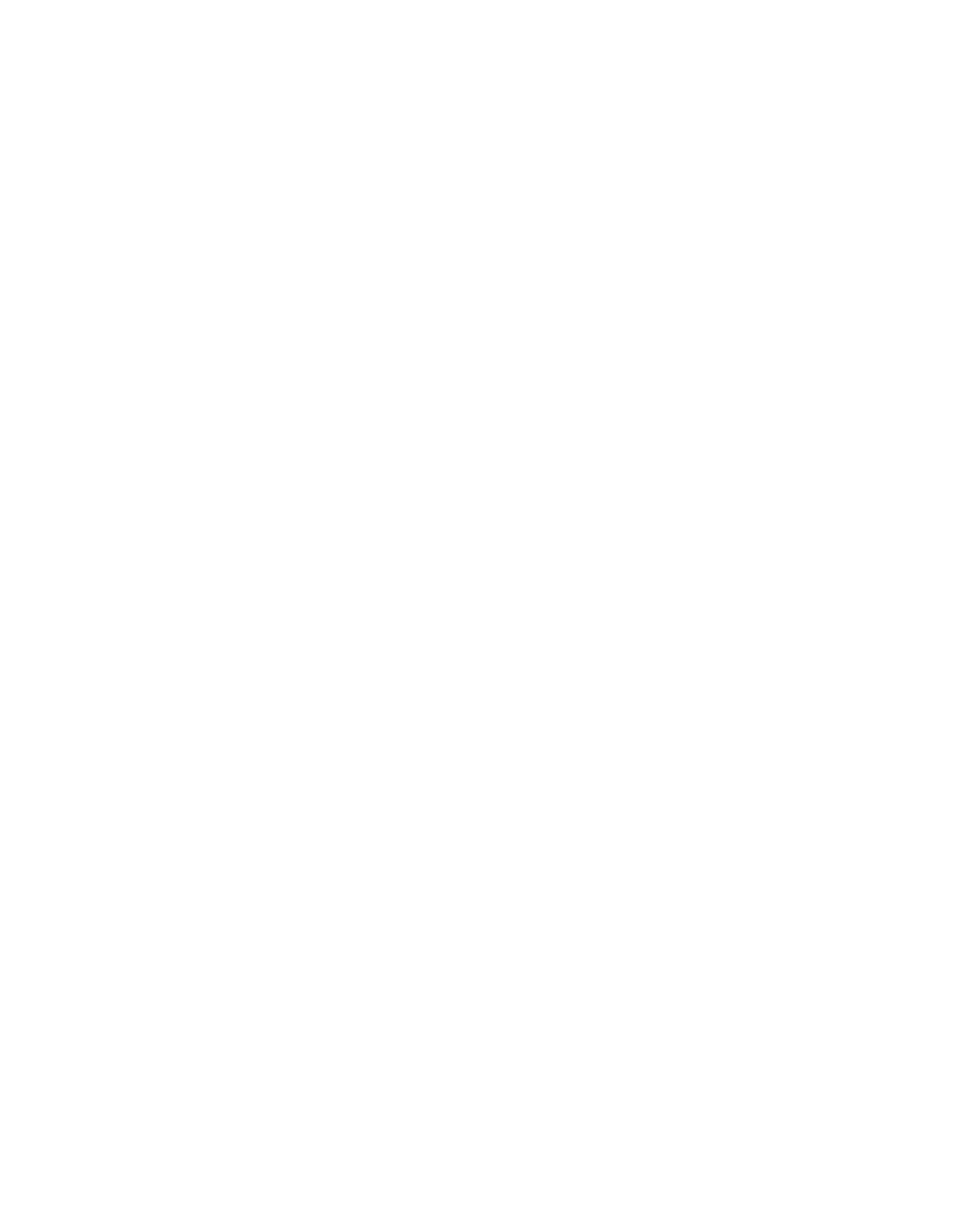#### Copyright © 2020 UCSF Malaria Elimination Initiative. All rights reserved.

UCSF Malaria Elimination Initiative 550 16th Street, 3rd Floor, Box 1224 San Francisco, CA 94158

#### Recommended Citation

Malaria Elimination Initiative. (2020). *Leadership & Engagement for Improved Accountability & Delivery of Services (LEAD) Framework*. San Francisco: University of California, San Francisco.

Produced in the United States of America. First Edition, September 2020.

A framework for national health programs to promote improved planning, decision-making, management, and leadership.

Developed by the University of California, San Francisco, Malaria Elimination Initiative and the University of West of England in collaboration with national malaria programs with funding from the Bill & Melinda Gates Foundation.

This is an open-access document distributed under the terms of the Creative Commons Attribution-Noncommercial License, which permits any noncommercial use, distribution, and reproduction in any medium, provided the original authors and source are credited.

The Malaria Elimination Initiative (MEI) at the University of California, San Francisco (UCSF) believes a malaria-free world is possible within a generation. As a forward-thinking partner to malaria-eliminating countries and regions, the MEI generates evidence, develops new tools and approaches, disseminates experiences, and builds consensus to shrink the malaria map. With support from the MEI's highlyskilled team, countries around the world are actively working to eliminate malaria.

#### [shrinkingthemalariamap.org](http://shrinkingthemalariamap.org)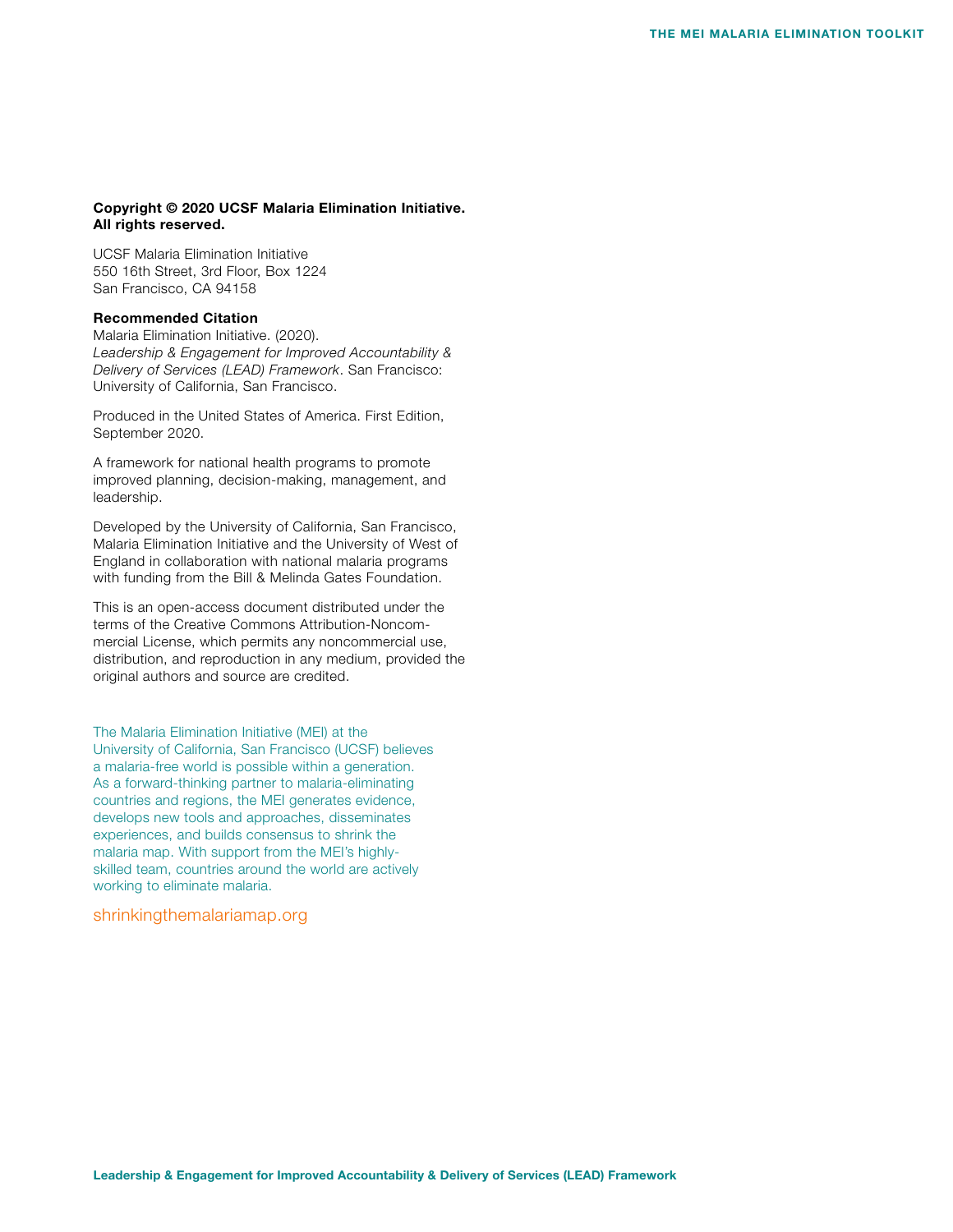# <span id="page-3-0"></span>Acknowledgements

We would like to thank the many individuals who contributed to the development of the *Leadership & Engagement for Improved Accountability & Delivery of Services Framework*. Our sincere gratitude is extended to the national malaria programs and partners who collaborated with us on piloting LEAD. These include the NMCPs in Eswatini, Namibia, and Zimbabwe as well as the Clinton Health Access Initiative and the JC Flowers Foundation.

Dr. Jim Tulloch and Professor Daniel Chandramohan contributed in the early stages as specialists in the management of malaria elimination. Dr. Greyling Viljoen, Tshidi Gumbi, Dr. Peliwe Mnguni, and Precious Chitapi led workshops, supported Task Teams in addressing the priorities they selected, and trained Task Team members as OD Facilitators for future cycles. These facilitators who have bolstered our team and expanded our reach include Dr. Rudo Chikodzore, Dr. Macdonald Hove, and Munashe Madinga.

We thank UCSF's HEALTHQUAL team for their partnership and expert quality improvement inputs: Professor Bruce Agins, Dr. Joseph Murungu, Julie Neidel, and Dr. Apollo Basenero.

We also thank all those who participated in LEAD workshops and Task Team meetings in Eswatini, Namibia, and Zimbabwe.

Finally, thanks to our colleagues at the University of California, San Francisco (UCSF) Malaria Elimination Initiative (MEI) who supported or contributed to the development of LEAD: Cara Smith Gueye, Kelly Harvard, Saehee Lee, Henry Ntuku, and Ellie Anderson, and Alysse Maglior of JC Flowers Foundation.

LEAD was developed by Professor Peter Case (University of West of England), Professor Jonathan Gosling (University of Exeter), Amanda Marr Chung (UCSF MEI), and Professor Roly Gosling (UCSF MEI).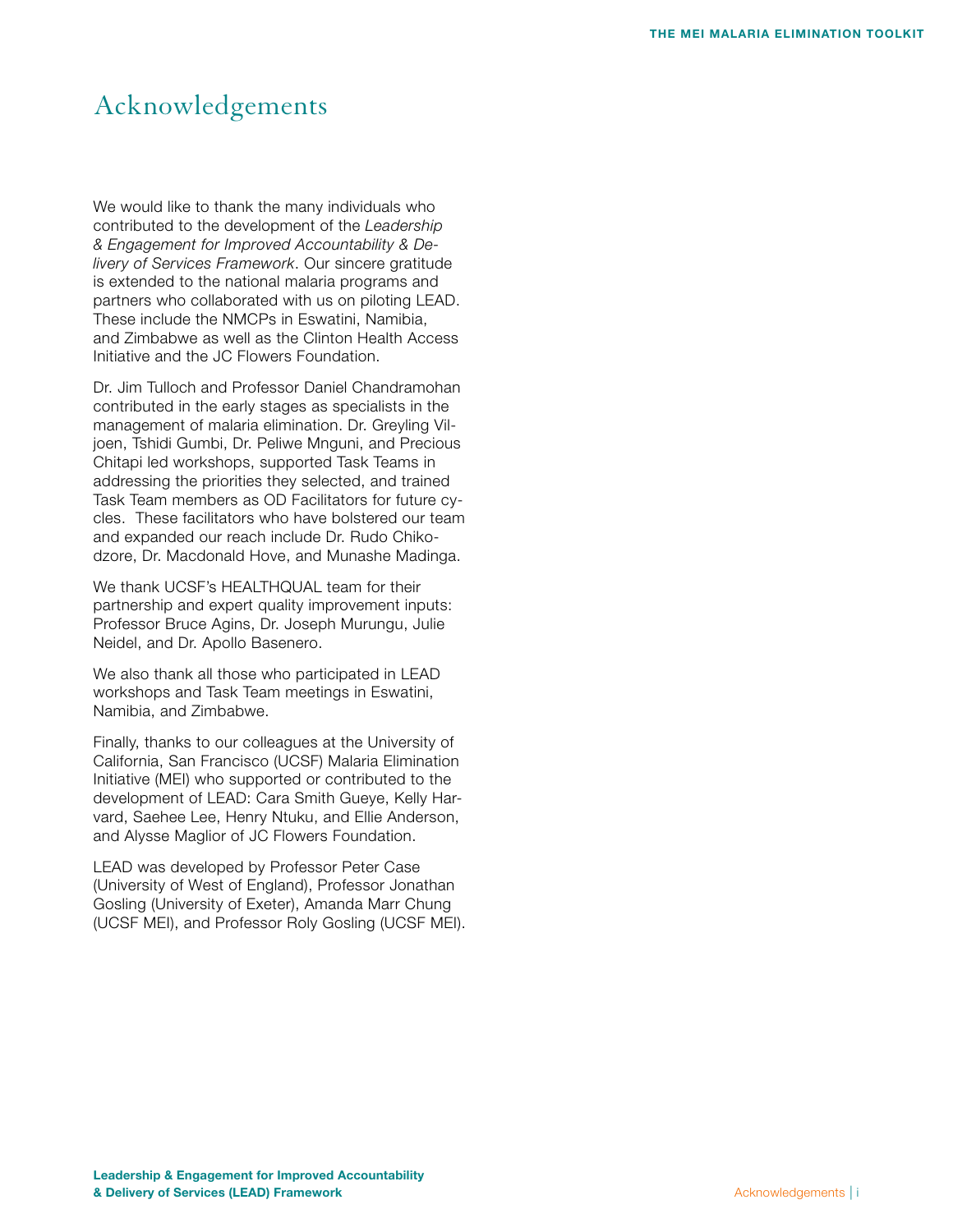# **Contents**

| Acronyms                                                                            |              |
|-------------------------------------------------------------------------------------|--------------|
| About the Malaria Elimination Toolkit                                               | 2            |
| Introduction                                                                        | 3            |
| Module 1: Introduction to the process & methods                                     | 7            |
| Module 2: Identification & prioritization of<br>challenges & opportunities          | 13           |
| Module 3: Challenge resolution & solution<br>generation through task teams          | $15^{\circ}$ |
| Module 4: Evaluation of solutions, stakeholder<br>feedback, and sustaining progress | 18           |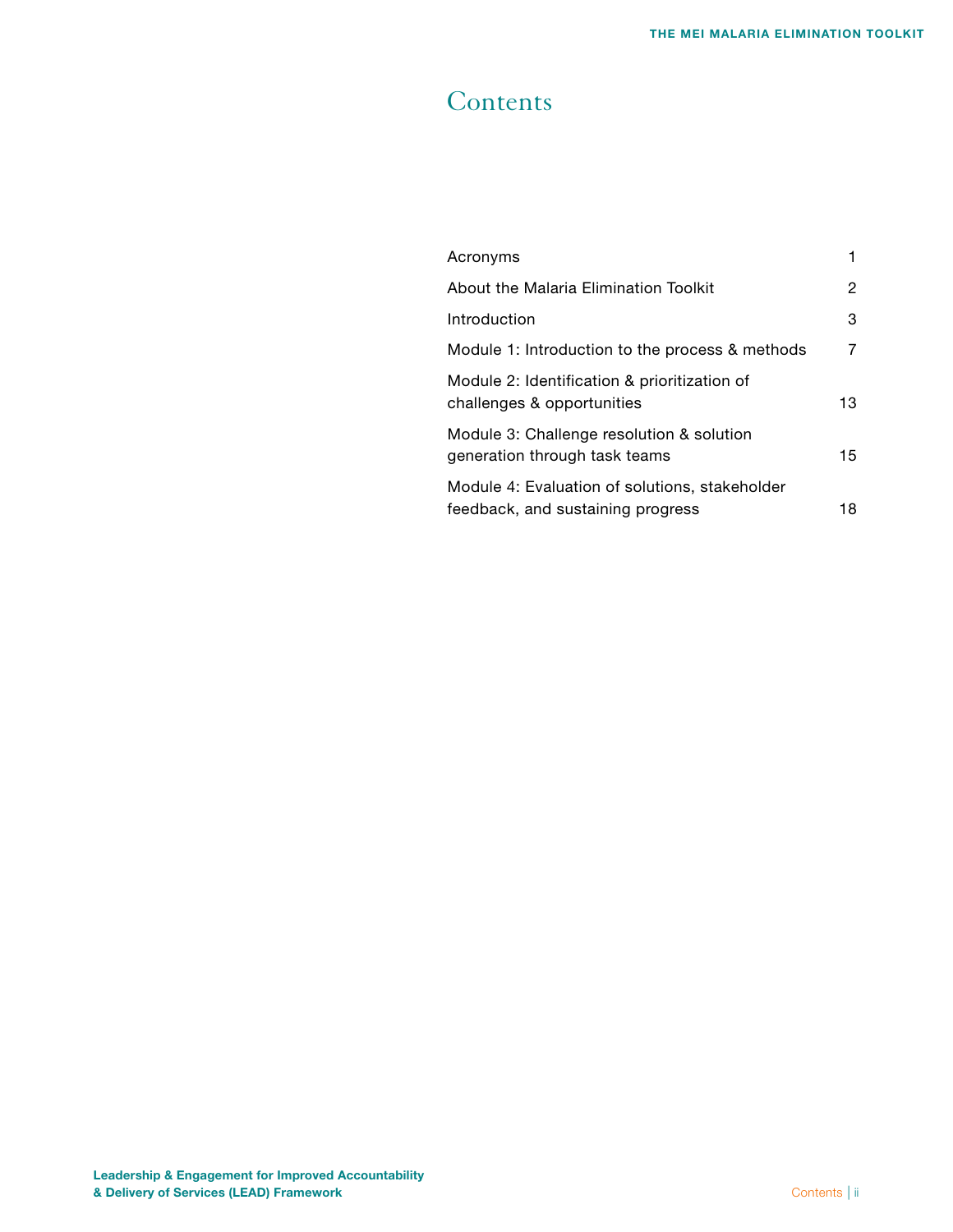# Acronyms

- **OD** Organization development
- **IEC** Information, education, and communication
- **IRS** Indoor residual spraying
- **LEAD** Leadership & Engagement for Improved Accountability & Delivery of Services
- **LLIN** Long-lasting insecticide treated nets
- **M&E** Monitoring & Evaluation
- **MEI** Malaria Elimination Initiative
- NMCP National Malaria Control Program
- **PAR** Participatory action research
- PDSA Plan-Do-Study-Act
- **PPCL** Professional Practice in Change Leadership
- **QI** Quality improvement
- **RDT** Rapid diagnostic test
- **UCSF** University of California, San Francisco
- **UWE** University of West of England
- WHO World Health Organization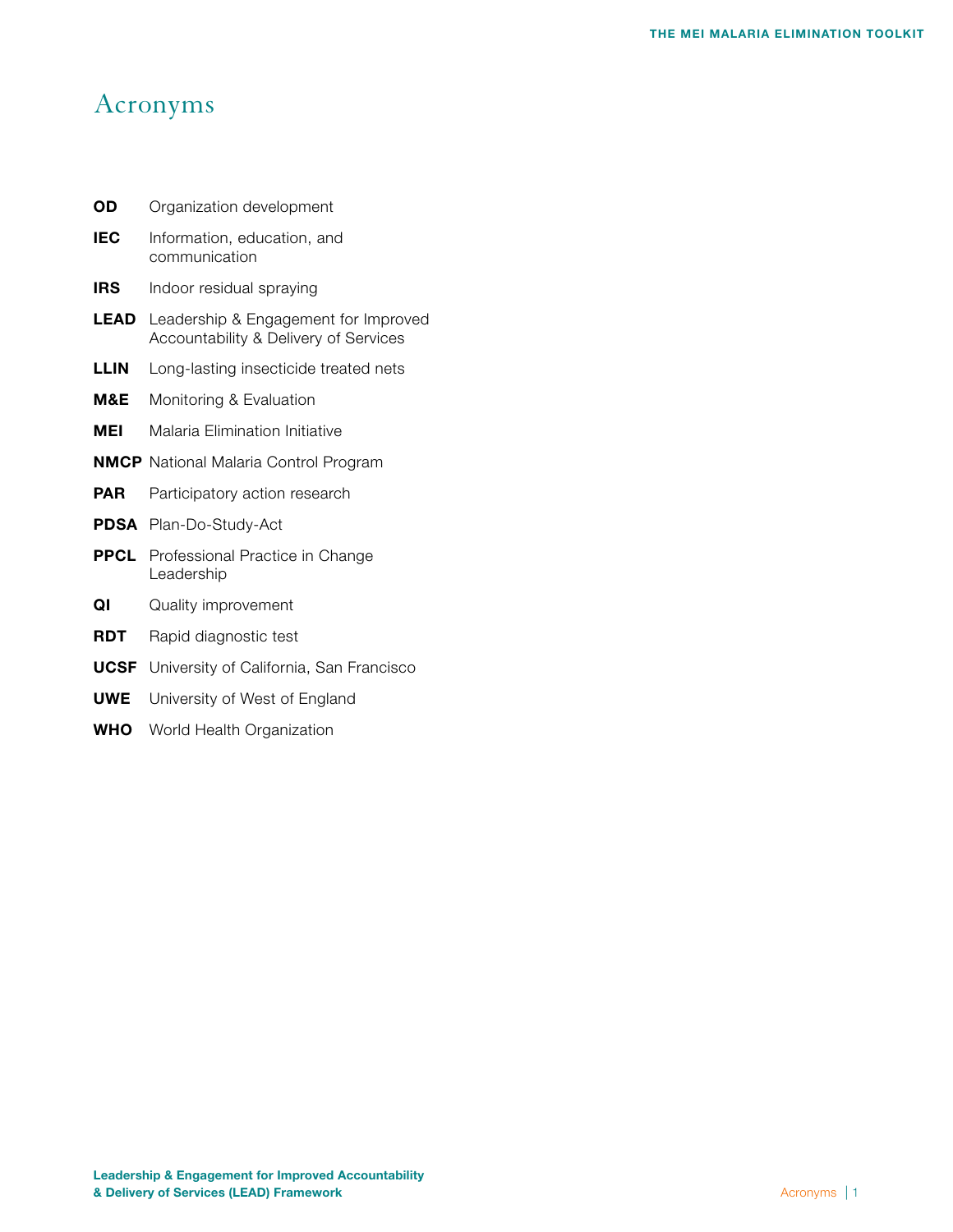# About the Malaria Elimination Toolkit

The MEI Malaria Elimination Toolkit is a set of proven tools, frameworks, and guides to help malaria endemic countries accelerate progress toward malaria elimination. Developed by the Malaria Elimination Initiative (MEI) at the University of California, San Francisco (UCSF), the toolkit addresses the unique challenges faced by national malaria programs in heterogeneous transmission settings. These tools have been used successfully at the national and/or subnational levels, leading to important changes in malaria policy and practice.

The MEI Malaria Elimination Toolkit focuses on three primary areas: situation assessment, tailored responses, and program management and sustainability – with the ultimate goal of building capacity and optimizing a country or district's ability to advance

toward elimination. These tools help malaria programs understand the drivers of transmission in a target area and the readiness of the health system for elimination; decide what actions to take and how to tailor its response; and ensure efforts are well-managed and sustainably funded.

The MEI offers direct technical assistance to support the adoption, tailoring, and implementation of its tools, frameworks, and guidelines. Please contact us to learn more at mei@ucsf.edu, or visit our website at http://www.shrinkingthemalariamap.org/toolkit.

# The MEI Malaria Elimination Toolkit



Situation Assessment

What are the drivers of transmission? What is the readiness of the health system for elimination and what are the gaps?



Tailored response

What actions should the program take based on identified and characterized gaps?



Program management and sustainability

How does the program effectively manage and fund malaria elimination?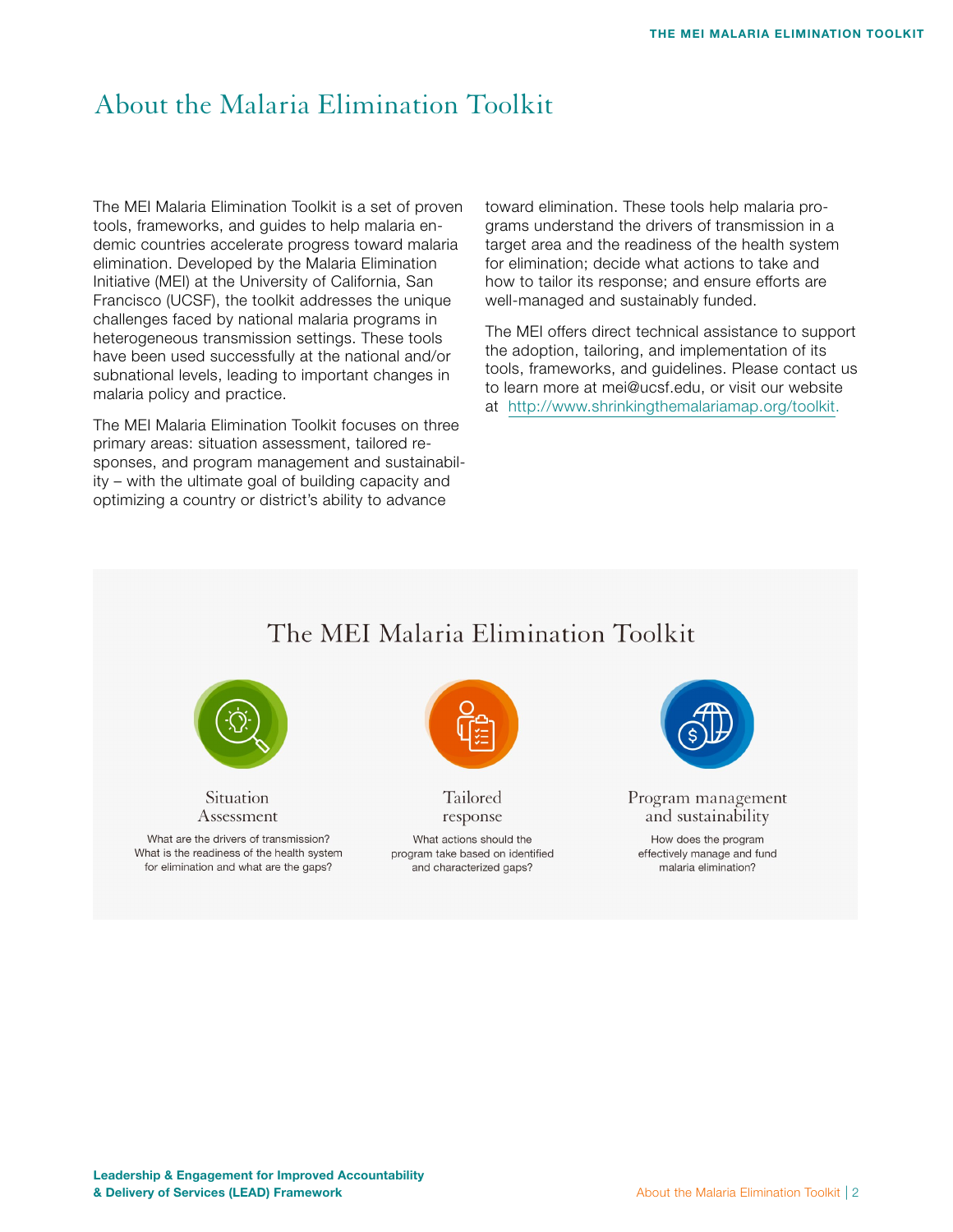# <span id="page-7-0"></span>Introduction

Focus for improving malaria program performance is often directed towards addressing the technical challenges, while operational issues – such as suboptimal coverage of surveillance and vector control, stockouts and shortages, or lack of engagement with the community or private sector – are neglected. Moreover, in lower transmission settings, resources are typically more limited for malaria and must be allocated as efficiently as possible. Until adequately addressed, operational challenges can significantly inhibit malaria program effectiveness.

Building strong leadership and management capacity within a malaria program can correct these operational issues. By strengthening communication and coordination, enhancing training, supervision, motivation, and accountability, and engaging the appropriate stakeholders, a malaria program can dramatically improve efficiencies in the delivery of planned services and develop the innovation necessary to overcome unforeseen but inevitable disruptions.

According to WHO, "Leadership is about creating a vision, communicating this to others, developing strategies, motivating people, and negotiating for resources and other support to achieve their goals. [Managers] make decisions on how best to use staff, budgets, drugs and other resources, and are responsible for making things happen. In the resource constrained and difficult environments of many low – to middle-income countries, a manager must also be a leader to achieve optimum results."<sup>1</sup> Underscoring the role of the manager, The Lancet Commission on malaria eradication states "effective management and implementation of malaria programs are the most important requirements for national and regional elimination and eventual global eradication."2

Strengthening leadership and program management at the subnational level creates an important bridge between the national, subnational, and community levels. This bridge contributes to achieving

outcomes and overall strengthening of a high-quality health system. Community engagement is increasingly becoming a critical part of this work, making programs more sustainable and aligned with the local context while facilitating local ownership.

# What is LEAD?

The Leadership & Engagement for Improved Accountability & Delivery of Services Framework (LEAD) was developed to build programmatic leadership and management capacity within a health system at any level and across levels, while also supporting malaria programs to improve teamwork and the quality of service delivery, make data-informed decisions to improve operations, and take critical action. LEAD was developed in response to malaria program demand to support NMCPs in approaching problem-solving in a systematic, participatory manner while also building capacity for leadership and management and ensuring sustainability.

A key outcome of LEAD is a more coordinated approach where all relevant stakeholders are empowered and engaged to reduce malaria transmission. Capacity building for leadership and management should be scalable and sustainable, creating a cadre of local leaders who can expand the program of work across countries or regions.

The LEAD Framework comprises practical activities that take a bottom-up approach to program planning, ensuring it is an iterative process with buy-in by the key stakeholders who are responsible for the execution and evaluation of malaria work plans.

The framework uses the actual current challenges and opportunities that malaria program managers face and helps them resolve these challenges using already available resources. LEAD draws upon organization development, leadership learning, participatory action research, quality improvement methods, and principles of community engagement to improve operational delivery at the district, clinic, and village level. LEAD employs a systematic process, involving continual problem diagnosis, action planning, implementation and evaluation to build capacity for change management through a series of workshops, meetings, trainings, coaching, and mentoring over the course of the planning cycle (Figure 1).

Through this process, LEAD fosters a collaborative

WHO. Operations manual for delivery of HIV prevention, care and treatment at primary health centres in high-prevalence, resource-constrained settings. 2008. Available a[t https://](https://www.who.int/hiv/pub/imai/om_10_leadership_management.pdf?ua=1) [www.who.int/hiv/pub/imai/om\\_10\\_leadership\\_management.](https://www.who.int/hiv/pub/imai/om_10_leadership_management.pdf?ua=1) [pdf?ua=1](https://www.who.int/hiv/pub/imai/om_10_leadership_management.pdf?ua=1)

<sup>2</sup> Malaria eradication within a generation: ambitious, achievable, and necessary. September 2020. Available at [https://](https:// www.thelancet.com/commissions/malaria-eradication)  [www.thelancet.com/commissions/malaria-eradication](https:// www.thelancet.com/commissions/malaria-eradication)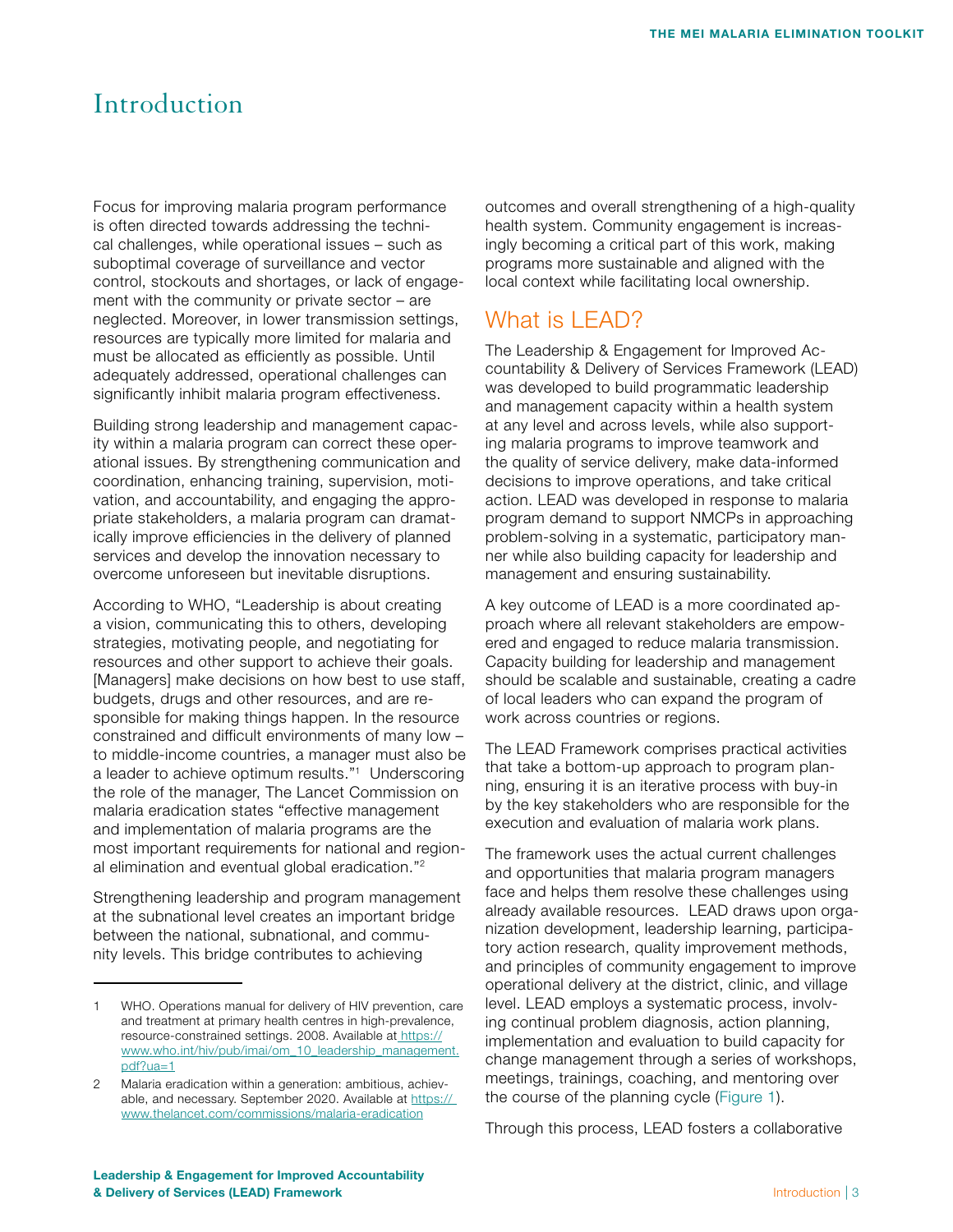

#### Figure 1. Change management cycle

problem-solving way of leading and managing. The framework was informed by key findings and recommendations in the program management background paper<sup>3</sup> by the MEI and a related paper, Gosling et al<sup>4</sup>. Although LEAD has been used by malaria programs in Southern Africa, its use is generalizable to other health programs and other geographies. The development of LEAD was led by the University of West of England and the University of California San Francisco Malaria Elimination Initiative (MEI).

## Who should use this tool?

LEAD is intended for use by subnational malaria program directors and officers (medical, nursing, environmental health, surveillance, M&E, health promotion), pharmacy managers, and administrators working at the provincial, district, health facility, and community levels as well as national managers who want to: 1) develop leadership and management capacity, 2) increase productivity, coverage and quality

of operations, 3) empower frontline workers to take ownership, solve challenges, and act on decisions, and 4) optimize limited resources, while integrating for efficiency with other programs.

The framework guides the user through distinct modules to identify key stakeholders, prioritize operational challenges and opportunities to improve operations, determine solutions, develop indicators to measure progress in implementing those solutions, and integrate successful solutions into the health system.

NMCPs can use the LEAD Framework to develop strategy and planning documents while also building leadership and management skills and capabilities. For example, NMCPs have used LEAD as a process to develop more inclusive annual reviews of subnational work plans that focus on operational challenges and opportunities for improvement (see Figure 2).

## How is this tool used?

- Annual reviews of work plans
- Reviews to address gaps identified through country/provincial/district-level data
- Regular provincial or district health executive meetings

<sup>3</sup> Global Health Group. Program management issues in the implementation of elimination strategies. Background paper. January 2014. Available at [http://www.shrinkingthemalari](http://www.shrinkingthemalariamap.org/sites/default/files/content/resource/attachment/mei-program-management-issues%281%29.pdf)[amap.org/sites/default/files/content/resource/attachment/](http://www.shrinkingthemalariamap.org/sites/default/files/content/resource/attachment/mei-program-management-issues%281%29.pdf) [mei-program-management-issues%281%29.pdf](http://www.shrinkingthemalariamap.org/sites/default/files/content/resource/attachment/mei-program-management-issues%281%29.pdf)

<sup>4</sup> Change to Gosling J, Case P, Tulloch J, et al. Effective Program Management: A Cornerstone of Malaria Elimination. *Am J Trop Med Hyg*. 2015;93(1):135-138. doi:10.4269/ ajtmh.14-0255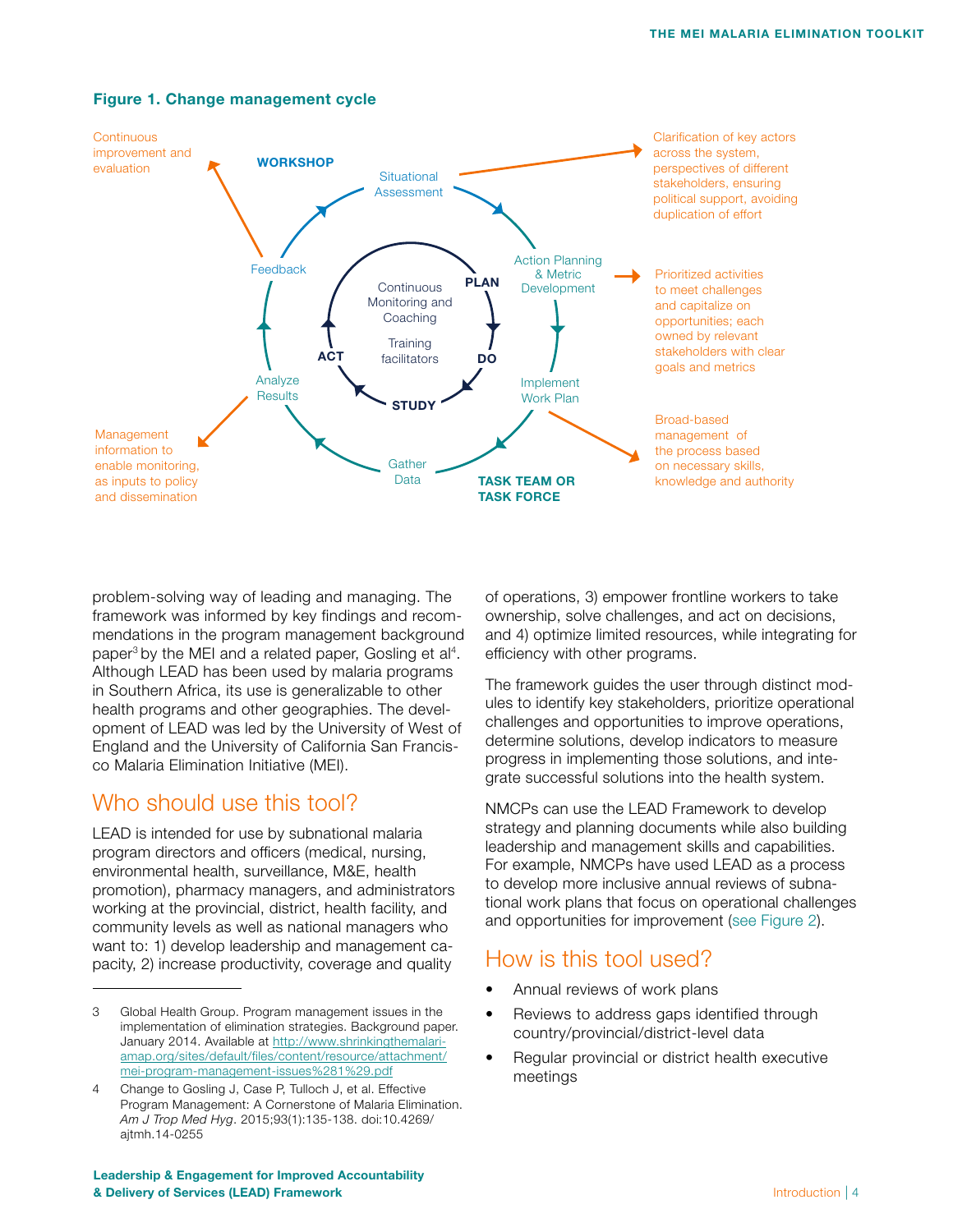#### Figure 2. LEAD framework process



## How do I navigate this tool?

Figure 3 describes how to navigate through the LEAD Framework. Module 1 provides an overview of the process. Module 2 guides the user in determining the stakeholders who should be involved in the overall program, selecting the stakeholders they need to convene and how to engage them. Module 2 also supports the user in collaboratively working with stakeholders to identify, define, and describe the challenges to be addressed by the framework, leverage opportunities, and prioritize them. Modules 3 and 4 guide the user through the generation of solutions to address the challenges, evaluating those challenges to determine if they have been resolved, and sustaining progress through integration of processes into the health system.

#### Modules that comprise LEAD

- 1. Introduction to the process & methods
- 2. Identification & prioritization of challenges & opportunities
- 3. Solution generation & challenge resolution
- 4. Evaluation of solutions, stakeholder feedback, and sustaining progress

### Figure 3. Navigating the LEAD Framework



Leadership & Engagement for Improved Accountability & Delivery of Services (LEAD) Framework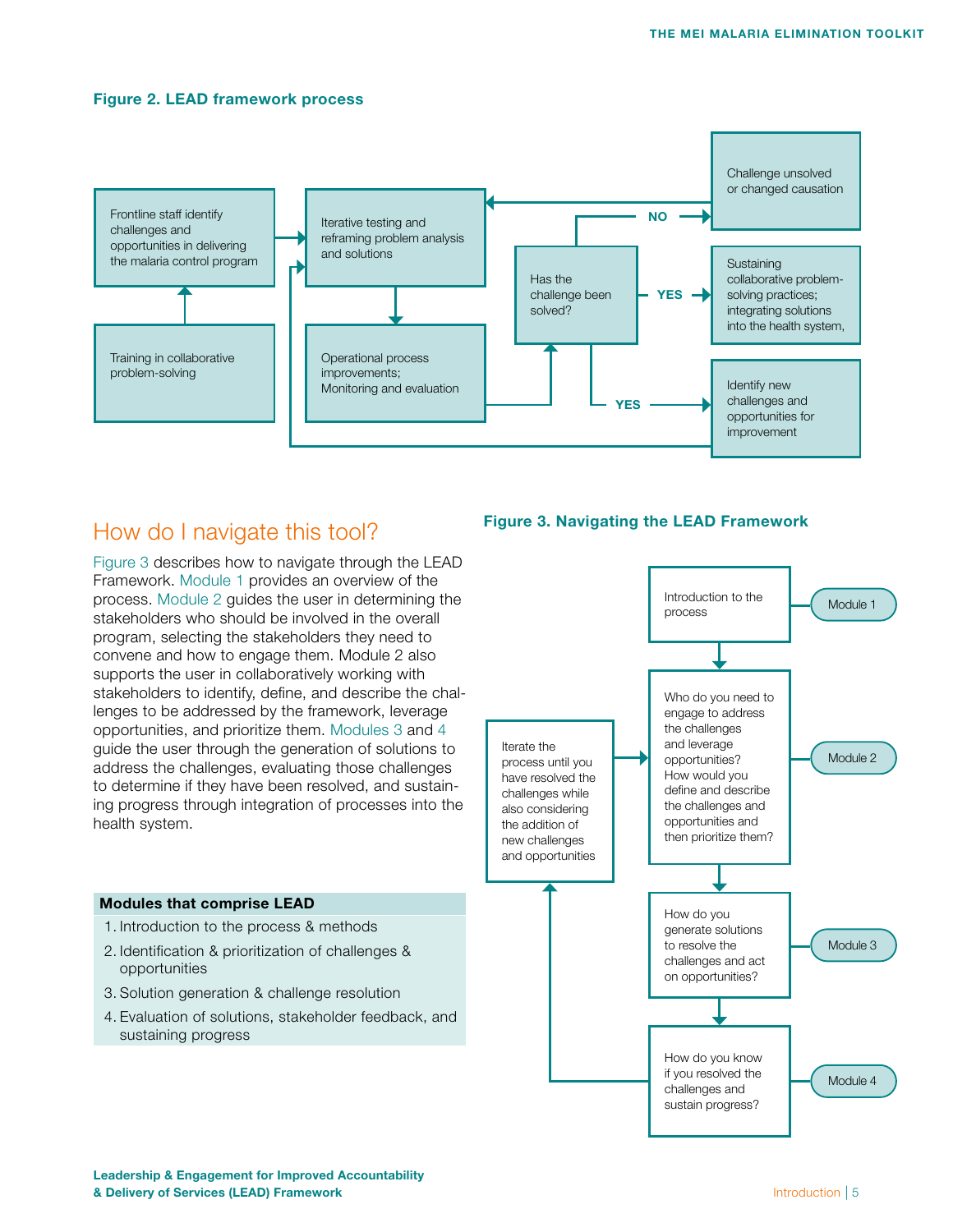### Key Messages

- 1. The individuals closest to the operational challenges are the experts who will develop and implement tailored solutions that will reduce malaria burden and achieve elimination.
- 2. LEAD supports programs in defining, prioritizing, and solving operational challenges while also leveraging opportunities and building management and leadership skills.
- 3. Prioritizing and facilitating teamwork, coordination, and communication should be seen as key components by ministries of health in achieving programmatic outcomes and impact.
- 4. Despite limited resources, **program** efficiencies can be identified through reviewing processes, approaching challenges from a different perspective, and involving additional stakeholders.
- 5. Program planning and reviewing should be an iterative process with clear metrics and defined roles and responsibilities to ensure progress.
- 6. Capacity building at the subnational level should involve equipping front-line workers with the skills and knowledge to make data-informed decisions and act on them.
- 7. Involving community stakeholders in the programmatic planning, implementation, and reviewing process is essential for programs to achieve elimination.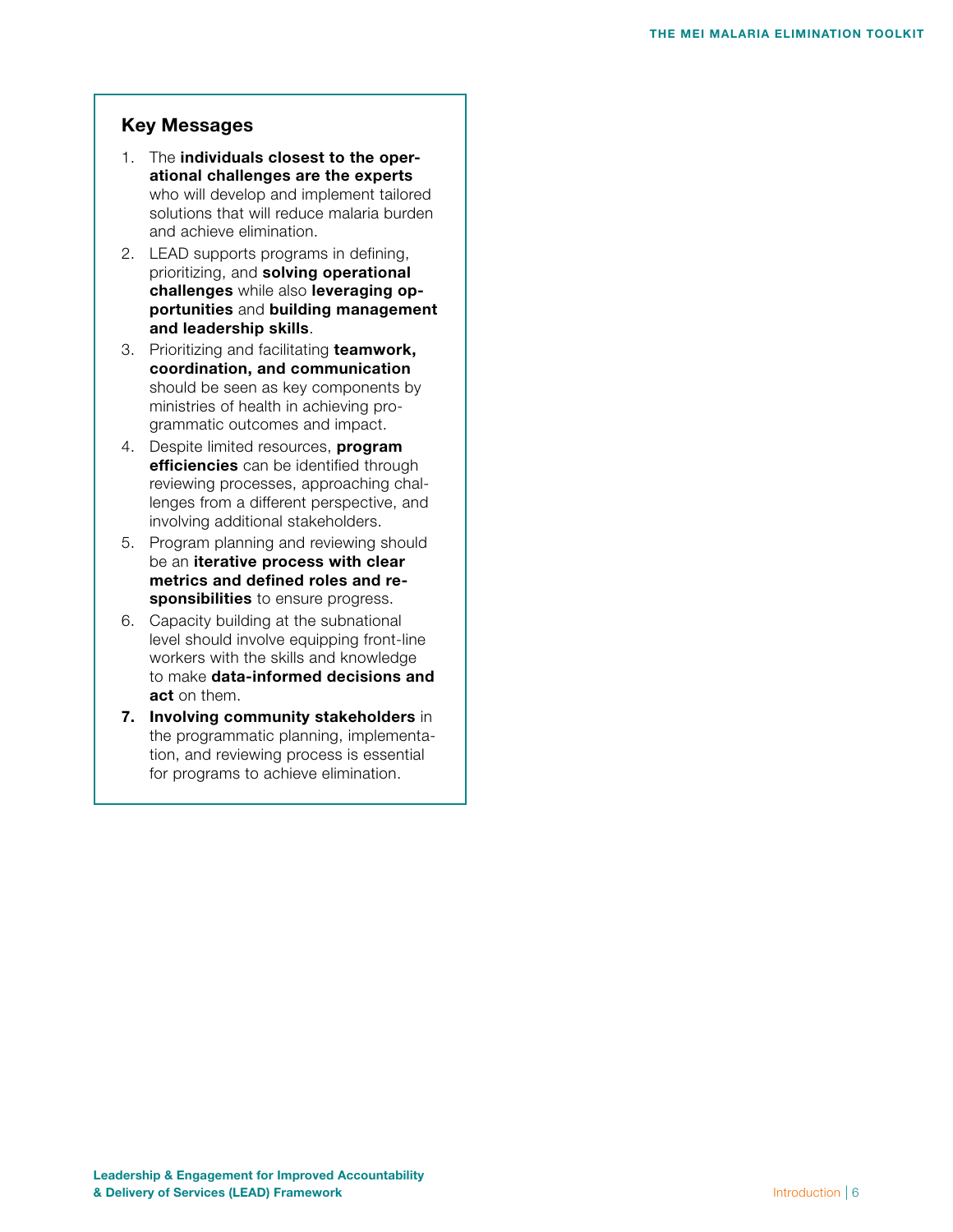# Module 1: Introduction to the Process & Methods

Reference documents

- 1. Powerpoint slides (Annex I)
	- a. Introduction to the process and methods
	- b. Overview of quality improvement
- 2. PDF (Annex II)
	- a. Indicative workshop program

## **Background**

The LEAD Framework draws upon the fields of organization development (OD), participatory action research (PAR), and quality improvement (QI). With their complementary focus on systems improvement, review of processes, an inclusive and iterative approach to problem-solving, and emphasis on measurement, OD, PAR, and QI foster overall organizational and individual changes that can result in improvements to the way in which teams work towards achieving the shared goal of malaria elimination.

### Organization Development

Organization Development (OD) is defined by Cummings  $& Worky<sup>1</sup>$  as: '[A] process by which behavioral science knowledge and practices are used to help organizations achieve greater effectiveness, including quality of life, increased productivity, and improved product and service quality... the focus is on improving the organization's ability to assess and to solve its own problems. Moreover, OD is oriented to improving the total system – the organization and its parts in the context of the larger environment that impacts upon them.' OD interventions entail a process of working collaboratively with participant/ client groups to identify issues, seek ways of improving performance processes and measures and plan future activities based on collective diagnosis and analysis of challenges. Outcomes from interventions are then assessed iteratively by stakeholders at key points during a change initiative. This process helps to ensure better 'buy-in' from stakeholders and facilitates progressive adjustment and improvement of operations, management, and service delivery.

### Participatory Action Research

At the core of the program management background paper recommendations was a recognition that real

impact will be achieved when front-line health staff are able to identify and explain what is holding back malaria elimination efforts, gain the support of their managers in addressing these challenges, and participate in designing and applying solutions. This is the essence of Participatory Action Research (PAR) – a term used to describe solutions that are worked out through structured enquiry and testing amongst all those involved. The use of PAR process techniques enables stakeholders to learn from the suggestions of others and from developing a shared understanding of the system of which each is a part. $2$ 

PAR has been successfully applied in economic and business development in many parts of the world, though sometimes under different names. In the case of malaria programs, it is especially applicable because the success of malaria elimination depends on organized coordination of effort, contextually relevant innovation, and rigorous monitoring and evaluation by those on the front lines.

The key features of PAR include the following aspects:

- Collaborative and iterative process
- Ongoing review and adjustments
- Action learning
- Reflective practice

The overall goal of using PAR during the LEAD process is to think, study, and reflect about the current situation in order to bring about change within a malaria program. The participants who are invited to the workshop are in the situation doing the work and therefore should do the thinking, studying and reflecting. The workshop facilitator's role is to help workshop participants to think and reflect.

### Quality Improvement (QI)

Quality improvement refers to a generic set of principles: systems-thinking which includes formal root cause analysis (part of the QI toolbox); understanding variation; continuous cycles of measurement and improvement; testing of changes (Plan-Do-Study-Act); peer learning, teamwork, and involving consumers. Of these, the first three are the most essential.

<sup>1</sup> Cummings T and Worley C. Organization Development and Change. 2008. 9th Ed. London: Cengage Learning.

<sup>2</sup> Koch T and Kralik Participatory Research in Health Care. 2006. Oxford: Wiley-Blackwell.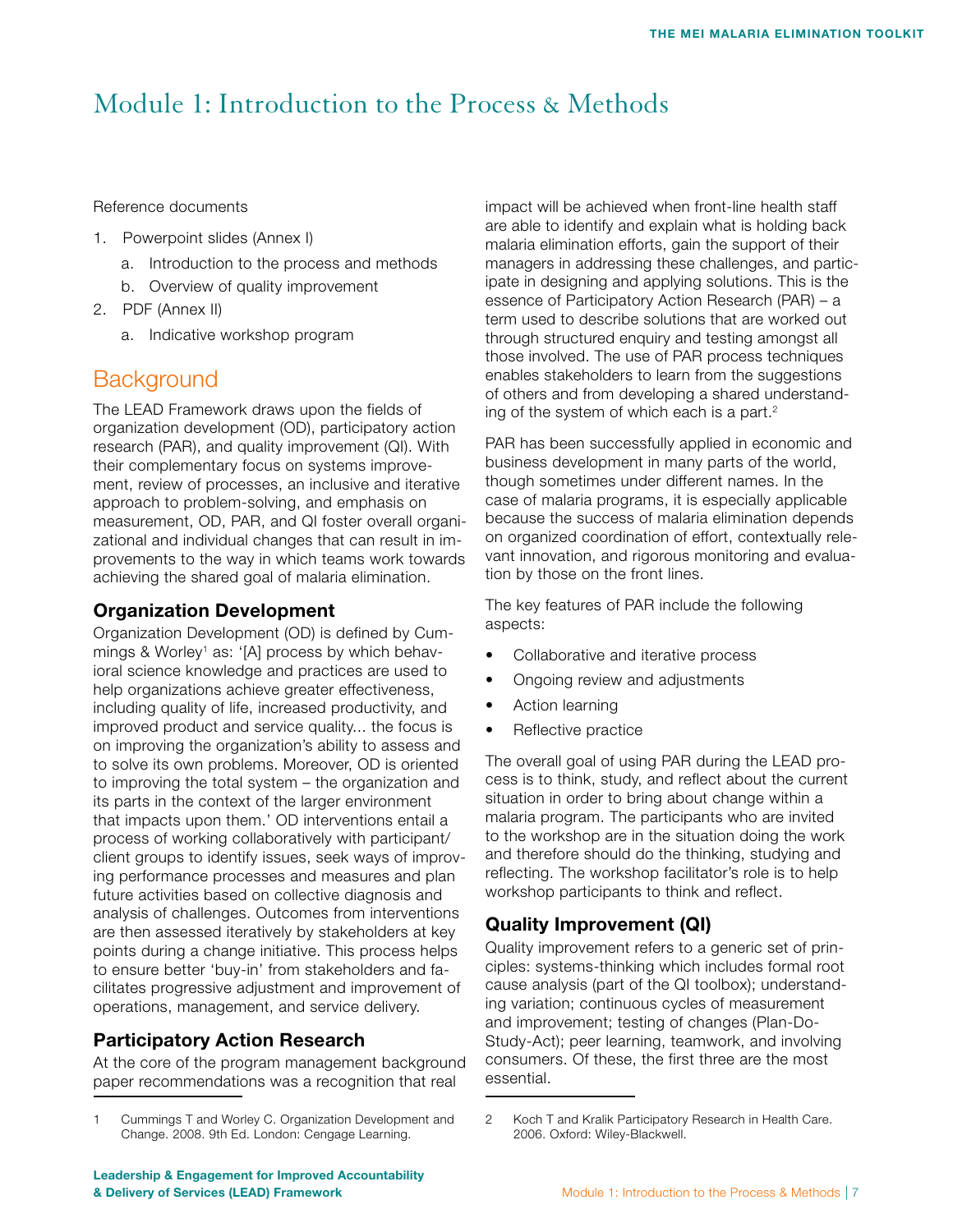The overall goal of quality improvement is to close the gap between knowing and doing, with the objectives of quality improvement to address the following:

- 1. How can we make quality improvement a *routine*, rather than reactive, approach to addressing gaps in service delivery?
- 2. How can we strengthen health systems to deliver optimal outcomes?
- 3. How can we achieve large-scale impact together with long-term sustainability?

Quality improvement principles include:

1. Understanding work in terms of processes and systems

Achieving sustainability: Embedding QI at all levels

- 2. Developing solutions by teams of providers and clients
- 3. Focusing on client needs
- 4. Testing and measuring effects of change
- 5. Peer learning

Although the LEAD Framework focuses on overall change at the subnational level, quality improvement should be embedded at all levels of a health system (see Figure 4 below.)

## Stakeholder Engagement

Stakeholder engagement is the first step in the LEAD Framework. It involves the replication of the system in the room and draws upon important OD principles

### Figure 4. Quality Improvement and Quality Assurance Framework



HEALTHQUAL Public Health Framework

and best practices related to community engagement. It is especially important to get this first step right, as the identification of challenges is contingent upon the collective knowledge in the room. Stakeholders are convened in various configurations during the LEAD process through a series of workshops and meetings.

### System in the Room

A 'system in the room' methodology is integral to the application of LEAD. This entails ensuring that the program/service delivery system is represented as fully as possible – from the most senior to the most junior – in a workshop venue. Full representation enables sharing of perspectives and challenges from

across the program and helps inform collaborative generation of solutions and collective support for those whose role it is to apply them. Ideally this representation involves stakeholders at the community, district, provincial and national levels.

### Community Engagement

Similar to competent leadership and management, community engagement is an integral component in the success of a malaria program. Effective community engagement is:

- Built on trust and transparency
- Proactive, continuous, and integrated
- Adaptable and responsive to the local context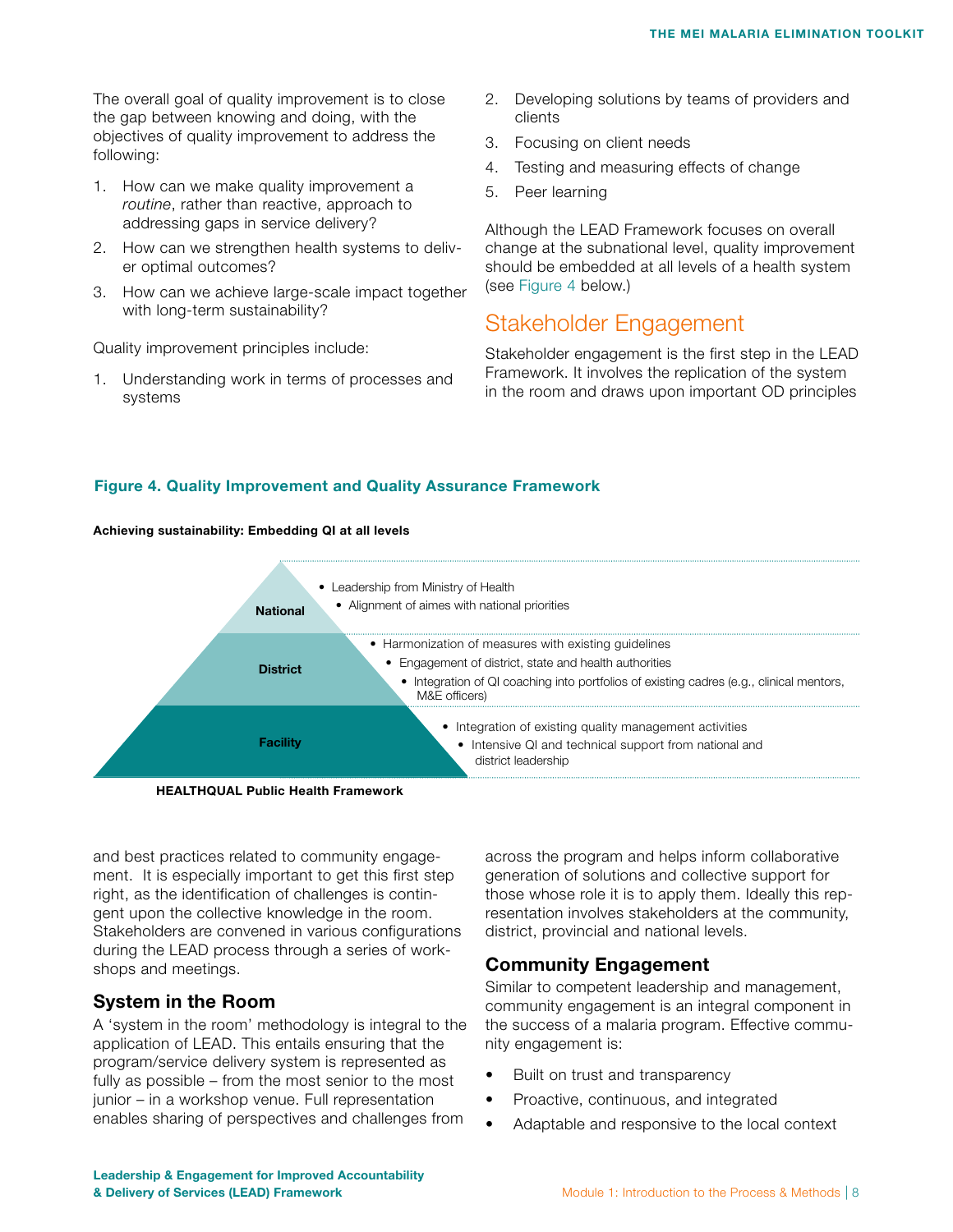- **Collaborative**
- Inclusive

Long-lasting insecticide treated nets (LLIN) distribution, Indoor Residual Spraying (IRS), malaria diagnosis and treatment, and malaria case detection are all malaria program activities that require participation and cooperation by affected communities. Rather than viewing communities as passive recipients of services, malaria programs should link existing community structures to the health system by building systematic community consultation into their district and provincial planning processes and ensure that listening is bi-directional.

Effective community engagement is a participatory process in which community stakeholders are

actively involved in the design, governance, delivery, monitoring, and evaluation of malaria services. As a participatory process, effective community engagement must go beyond *what* activities and strategies are implemented and consider *how* those activities are designed, implemented, monitored, and evaluated and who is involved. This requires skilled management and leadership somewhat different to the management of professional health services. To ensure maximum impact, the community is empowered in this process. (Figure 5)

In reality every community is diverse and often fragmented with inequalities of voice and participation. As a result, managing and leading the process of community engagement is a challenge that deserves constant skillful attention.

|                | INCREASING LEVEL OF PUBLIC IMPACT                                          |                                                                               |                                                                                                                               |                                                                                                                        |                                                                          |  |  |  |
|----------------|----------------------------------------------------------------------------|-------------------------------------------------------------------------------|-------------------------------------------------------------------------------------------------------------------------------|------------------------------------------------------------------------------------------------------------------------|--------------------------------------------------------------------------|--|--|--|
|                | <b>Inform</b>                                                              | <b>Consult</b>                                                                | <b>Involve</b>                                                                                                                | <b>Collaborate</b>                                                                                                     | <b>Empower</b>                                                           |  |  |  |
|                |                                                                            |                                                                               |                                                                                                                               |                                                                                                                        |                                                                          |  |  |  |
| Goal           | Provide<br>balanced and<br>objective<br>information in a<br>timely manner. | Obtain<br>feedback on<br>analysis, issues,<br>alternatives, and<br>decisions. | Work with the<br>public to make<br>sure that con-<br>cerns and<br>aspirations are<br>considered and<br>understood.            | Partner with the<br>public in each<br>aspect of the<br>decision-making.                                                | Place final<br>decision-making<br>in the hands of<br>the public.         |  |  |  |
| <b>Promise</b> | We will keep you<br>informed.                                              | We will listen<br>to and<br>acknowledge<br>your concerns.                     | We will work with<br>you to ensure<br>your concerns<br>and aspirations<br>are directly<br>reflected in the<br>decisions made. | We will look to<br>you for advice<br>and innovation<br>and incorporate<br>this in decisions<br>as much as<br>possible. | Together, we<br>will work to<br>implement the<br>strategy you<br>decide. |  |  |  |

### Figure 5. Continuum of community engagement

Additionally, strengthening leadership and management at the subnational level creates an important opportunity to bridge the national, facility, and community levels. In an ideal operational model, there are direct linkages between the central, district, and community levels and roles and responsibilities and relationships are reimagined (Figure 6). Here the community and district work together to identify and implement operational challenges and solutions to

control and eliminate malaria. The district feeds community-level feedback to the national program, which adjusts national policies and strategies in response.

Engaging community representatives in the entire LEAD Framework allows health programs to:

• Link community platforms with the health system by developing an accountability framework together.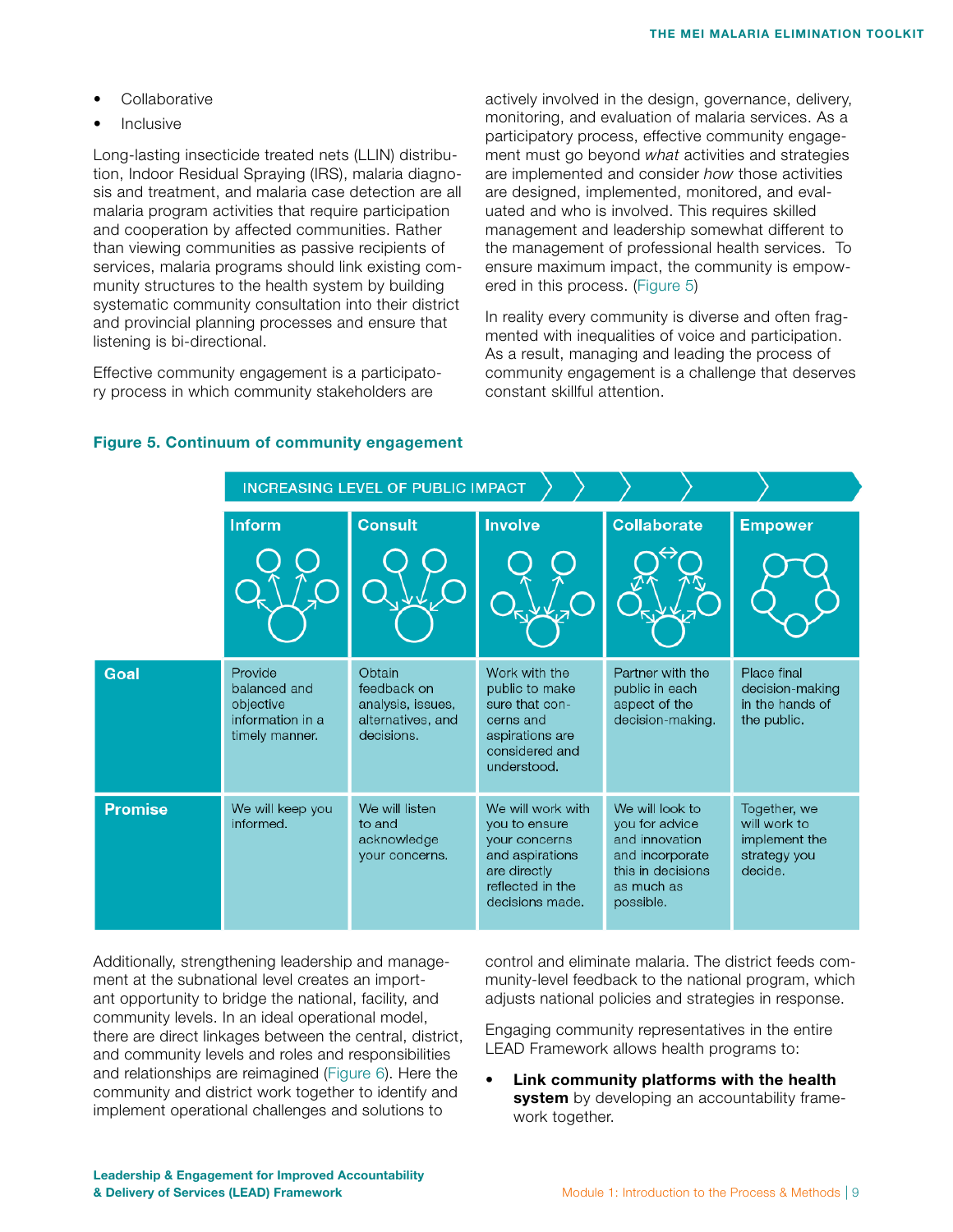#### Figure 6. Linkages between the central, district, and community levels of a malaria program



- munities. Use participatory methods and techniques to identify community needs, challenges to uptake, local capacity, and resources. Together with all partners, outline roles, responsibilities, and expectations.
- Encourage district health units to map and work with existing community platforms (e.g. village health committees) and organizations that already work on malaria and/or community engagement.
- Provide opportunities to include local health units and community representatives in health planning, intervention design, implementation, and evaluation at the district and provincial levels.
- Train national malaria program staff, middle managers, frontline staff, and community representatives in application of participatory tools and techniques such as interper-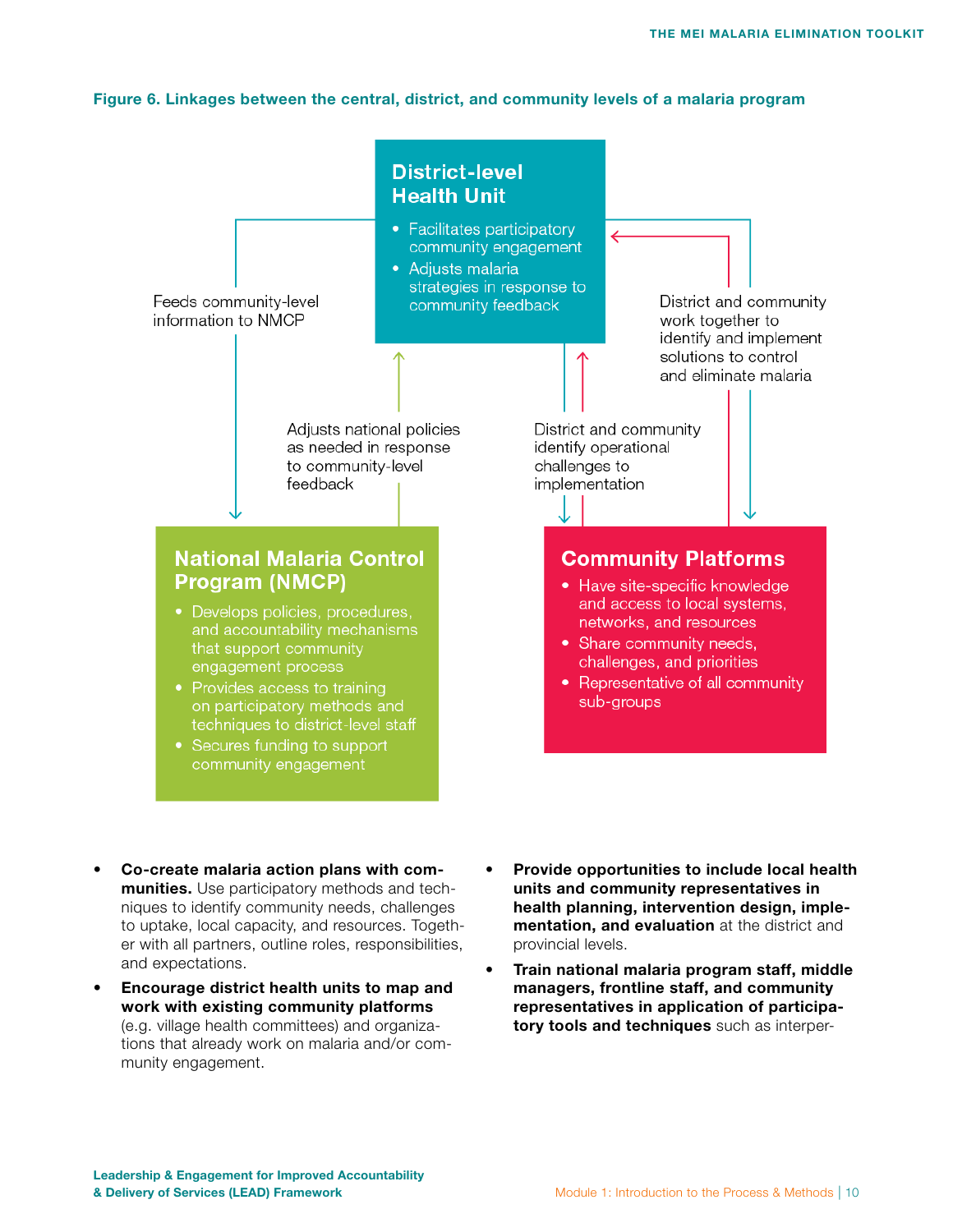sonal communication, co-design, facilitation, and team building.

# Logistics and Planning for LEAD Implementation

### Role of the Facilitators

The role of facilitators in the entire LEAD process is of paramount importance, as skilled facilitation will determine the successful application of the framework. A role can be seen as the function assumed in a particular situation. When someone is in the role of a facilitator in a group or organizational context, their function is to 1) assist the group in understanding and defining common objectives and 2) assist the group in planning to achieve the objectives. The facilitator's first consideration is the process and not the content.

In order to build in sustainability of the framework, training of additional facilitators should be considered at the very beginning of the process. Field applications of the LEAD Framework have involved an accredited training program. Cohorts of up to twelve health professionals – usually drawn from the Task Team membership - complete a Post-Graduate Certificate in Professional Practice in Change Leadership, delivered by the University of the West of England. Throughout the implementation of the LEAD Framework, these trainees are enlisted to help facilitate workshop and Task Team meetings, with increasing levels of responsibility as the project progresses. This training and leadership development process helps ensure sustainability of the interventions by putting in place a strong local team who can carry forward program activities well beyond the life of any given externally funded project.

In order to prepare graduates to independently facilitate change processes, the PPCL training consists of three in-person sessions, readings, discussions, writing assignments, and completion and presentation of a change management project.

In the application of the LEAD Framework, there are three groupings of facilitators with different and unique sets of expertise and experiences: 1) organization development and group process expertise 2) quality improvement expertise 3) technical knowledge (malaria control and elimination) expertise (see Figure 7).

When individuals from these three groups work together, the common function is to facilitate the group process towards malaria elimination, which can be enhanced by the unique set of skills.

| Quality                                                                                                                                          | OD and group                                                                                                                                                                   | <b>Technical</b>                                                                                                                                 |
|--------------------------------------------------------------------------------------------------------------------------------------------------|--------------------------------------------------------------------------------------------------------------------------------------------------------------------------------|--------------------------------------------------------------------------------------------------------------------------------------------------|
| improvement                                                                                                                                      | process                                                                                                                                                                        | expertise                                                                                                                                        |
| expertise                                                                                                                                        | expertise                                                                                                                                                                      | • Technical.                                                                                                                                     |
| Quality<br>$\bullet$<br>improvement<br>expertise in<br>health sector<br>• Knowledge of<br>country and<br>health sector<br>• Methods and<br>tools | Overall<br>$\bullet$<br>design of<br>program and<br>interventions<br>• Experience in<br>the applica-<br>tion of the<br>approach in<br>the context<br>of malaria<br>elimination | medical and<br>management<br>expertise in<br>malaria control<br>and elimination<br>• Experience in<br>the applica-<br>tion of the OD<br>approach |

In summary, the primary function of the facilitators of the Task Team meetings is to facilitate the process of populating the action plan. The role does not require formal presentation and contribution of content. The process can and should however be enhanced by contributions of the unique set of skills from the three groups.

### Figure 7. Contributions of the three types of LEAD facilitators



### Convenings of workshops and meetings

Convening a series of workshops and meetings that replicates the system in the room can be done at key points before, during a malaria season. and after a malaria season, or adapted to fit the planning cycle of another healthcare challenge. The key components of these convenings involve initial and follow-up workshops, with a series of Task Team or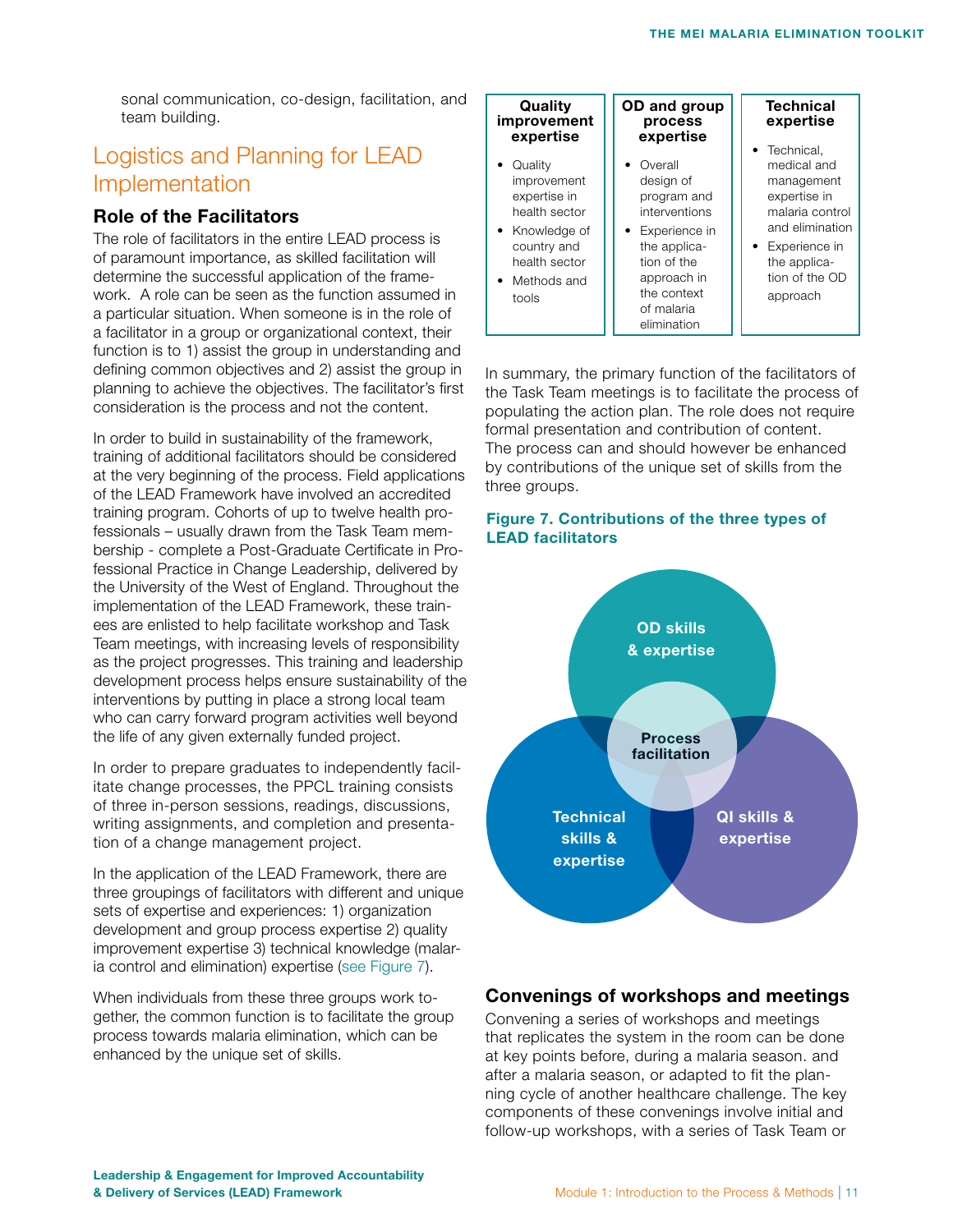Task Force meetings during the intervening periods between workshops (Table 1). We will use the term Task Team moving forward in this guide. The idea behind these convenings is that they are cyclical in nature. Typically, by the end of a planning cycle, the value of the process is recognized by health professionals and other stakeholders to the extent that it becomes integrated within the healthcare system.

### Table 1. Sample schedule for LEAD Framework

| <b>Month</b> | <b>Convening</b>      |
|--------------|-----------------------|
|              | Initial Workshop      |
| З            | 1st Task Team meeting |
| 6            | 2nd Task Team meeting |
| 9            | 3rd Task Team meeting |
| 12           | Follow-up Workshop    |

### Initial Workshop

The design of the initial workshop is to establish the PAR and QI approach to the task of continuous improvement and adaptation of services. The initial workshop provides NMCP staff with tools and structured exercises to identify, analyze, and interpret presenting problems in a systemic context, and then to prioritize and implement improvements to individual workplace challenges.

The objectives of the initial workshop include the following:

- Describe the challenges and opportunities when transitioning from malaria control to malaria elimination
- Identify and prioritize key leadership and management challenges for individuals and teams
- Identify *preliminary* solutions and opportunities
- Form a cross sectional and cross hierarchical Task Team to refine and implement action plans

Table 2 provides an example of key stakeholders at different levels of the system who can be convened at a workshop.

### Table 2. Composition of past LEAD workshop participants

| <b>Level</b>            | <b>Roles</b>                                                                                                                                                                                                                                                                                                      |
|-------------------------|-------------------------------------------------------------------------------------------------------------------------------------------------------------------------------------------------------------------------------------------------------------------------------------------------------------------|
| <b>National</b>         | NMCP Deputy Director, M&E Officer,<br>Malaria Mentor                                                                                                                                                                                                                                                              |
| Provincial/<br>Regional | Administrator, Director, MNCH Health<br>Officer, Epidemiology and Disease<br>Control Officer, Health Information<br>Officer, M&E Officer, Pharmacy Manager,<br>Health Promotion Officer, Surveillance<br>Officer, Environmental Health<br>Officer, Accountant, Clinical Malaria<br>Mentor, Regional Council Staff |
| <b>District</b>         | Medical Officer, Nursing Officer/Super-<br>visor/Manager, Environmental Health<br>Officer, Health Information Officer,<br>Pharmacy Manager, Health Promotion<br>Officer, Lab Technician, Administrator,<br>Spray Operator                                                                                         |
| Health facility         | Nurse, Environmental Health Technician                                                                                                                                                                                                                                                                            |
| <b>NGO</b>              | Technical Advisor, Associate,<br>Analyst, Regional Coordinator                                                                                                                                                                                                                                                    |
| Community               | Councilor, Community Health<br>Worker, Community member, Church<br>representative                                                                                                                                                                                                                                 |

The LEAD Framework is particularly useful for provincial or district staff to answer the following questions:

- How do we equip the appropriate staff with the leadership, management, planning, and monitoring skills to conduct malaria healthcare activities?
- How do we ensure that annual plans are developed and reviewed routinely?
- How do we provide supportive supervision to ensure implementation of the annual plan?
- How do we ensure that teams are communicating and coordinating regularly and motivated to achieve our annual goals?
- How do we strengthen cross-border and inter-district or inter-provincial collaboration for malaria control and elimination?
- How do we monitor 1) the supply of drugs and diagnostics to prevent stockouts and 2) vehicles and fuel to ensure adequate coverage of malaria activities?
- How do we engage the community, private sector, and other important stakeholders in malaria activity planning, implementation, and monitoring?
- How do we improve data management to get the malaria data that we need to make decisions?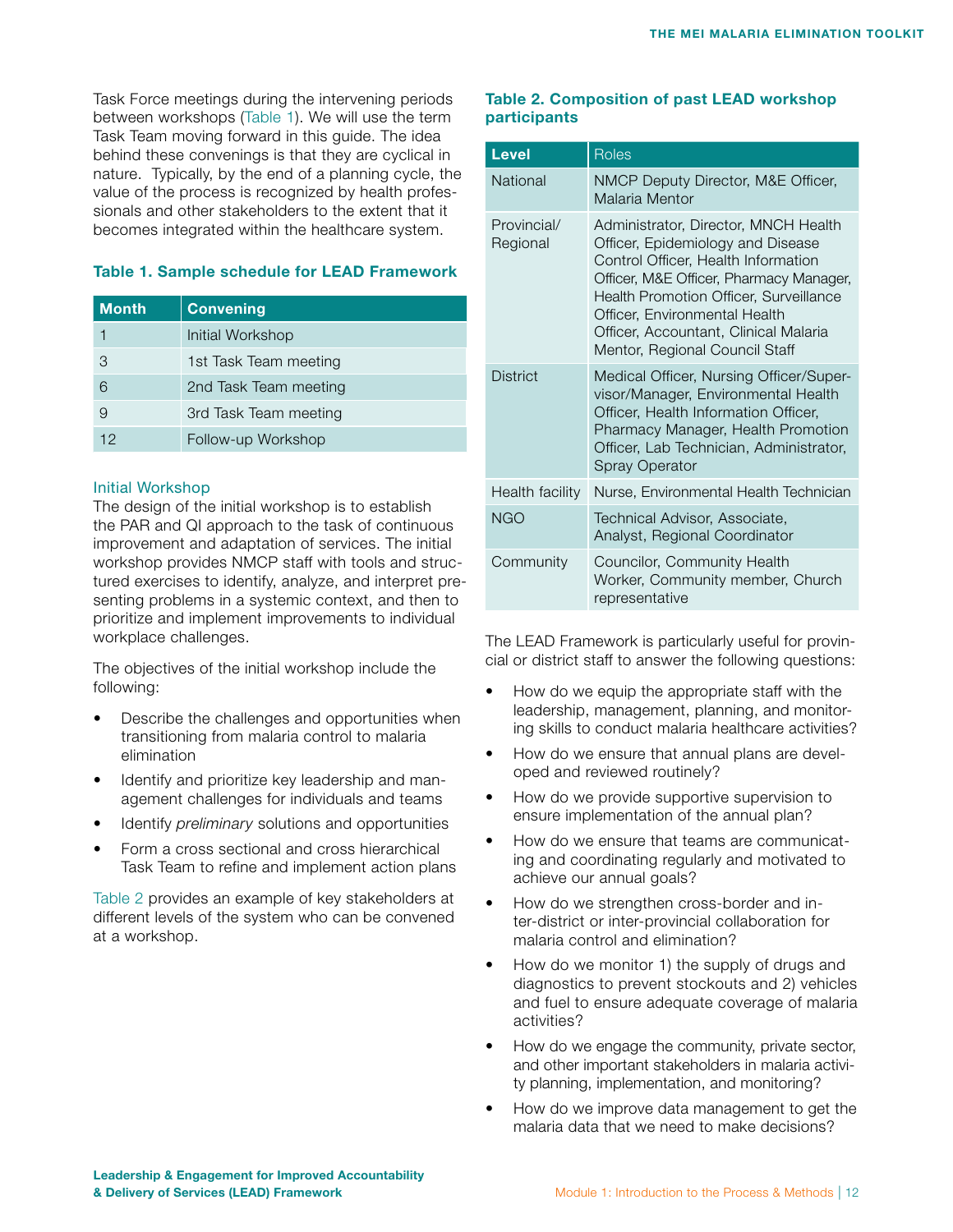# Module 2: Identification & prioritization of challenges & opportunities

#### Reference documents

- 1. Powerpoint slides (Annex III)
	- a. Challenge and opportunity identification techniques
	- » Root cause analysis: brainstorming, cause and effect diagrams, 5 whys, process maps
	- b. Management and leadership: Shifting organizational priorities and practices for malaria elimination
	- c. Challenge and opportunity prioritization techniques
	- » Pareto charts, decision matrices
- 2. PDF (Annex IV)
	- a. Workshop activity: Creating a process map or flowchart
	- b. Workshop activity: Active listening
	- c. Workshop activity: Managerial challenges small group discussion
	- d. Workshop activity: Friendly Consulting

During the initial workshop, challenges are elicited by the facilitators, who guide the stakeholders through several techniques, including process mapping, active listening, and co-consulting. Quality improvement principles are also employed to help inform the prioritization process. What follows is a menu of

activities that can be employed during a workshop to collectively identify, analyze, and prioritize operational challenges and opportunities that are generated by the stakeholders during the initial workshop. We recommend that these are employed sequentially, according to the suggested workshop program in Annex II.

## Outputs from Initial Workshop: Typical Challenges and Priorities

During the initial workshop, participants identify and examine challenges that each person faces, in their efforts to eliminate malaria. These are analyzed in some depth and provide a substantial overview of what NMCP staff are working on (from front-line service provision to central coordination) and a better understanding of what others do within the organization or system.

These challenges are collated and then related to each other and to root causes, so that priorities can be proposed, examined, and selected for attention by the Task Team over the coming months.

Table 3 includes examples of challenges that have arisen in past LEAD workshops.

#### Table 3. Challenges from Initial workshops

| <b>Key Challenge</b>                           | <b>Issues for Task Team</b>                                                                                                                                                                                                                                                                          |
|------------------------------------------------|------------------------------------------------------------------------------------------------------------------------------------------------------------------------------------------------------------------------------------------------------------------------------------------------------|
| 1. Human resources<br>and capacity<br>building | • Shortage of key personnel e.g. day to day shortage of IRS Field Supervisors or short-<br>age of nurses, microscopists, environmental health technicians during an outbreak<br>• Lack of training                                                                                                   |
| 2. Information and<br>communication            | • Poor communication at all levels<br>• IEC materials not translated in local languages<br>• Poor information dissemination of key malaria information<br>• Poor health education at both community and health facility level<br>• Community gaps in knowledge, resistance to change, misuse of nets |
| 3. Case management                             | • People share medicines in the community; incomplete treatment and drug resistance<br>• Lack of adherence to case management guidelines<br>• Rejection of treatment                                                                                                                                 |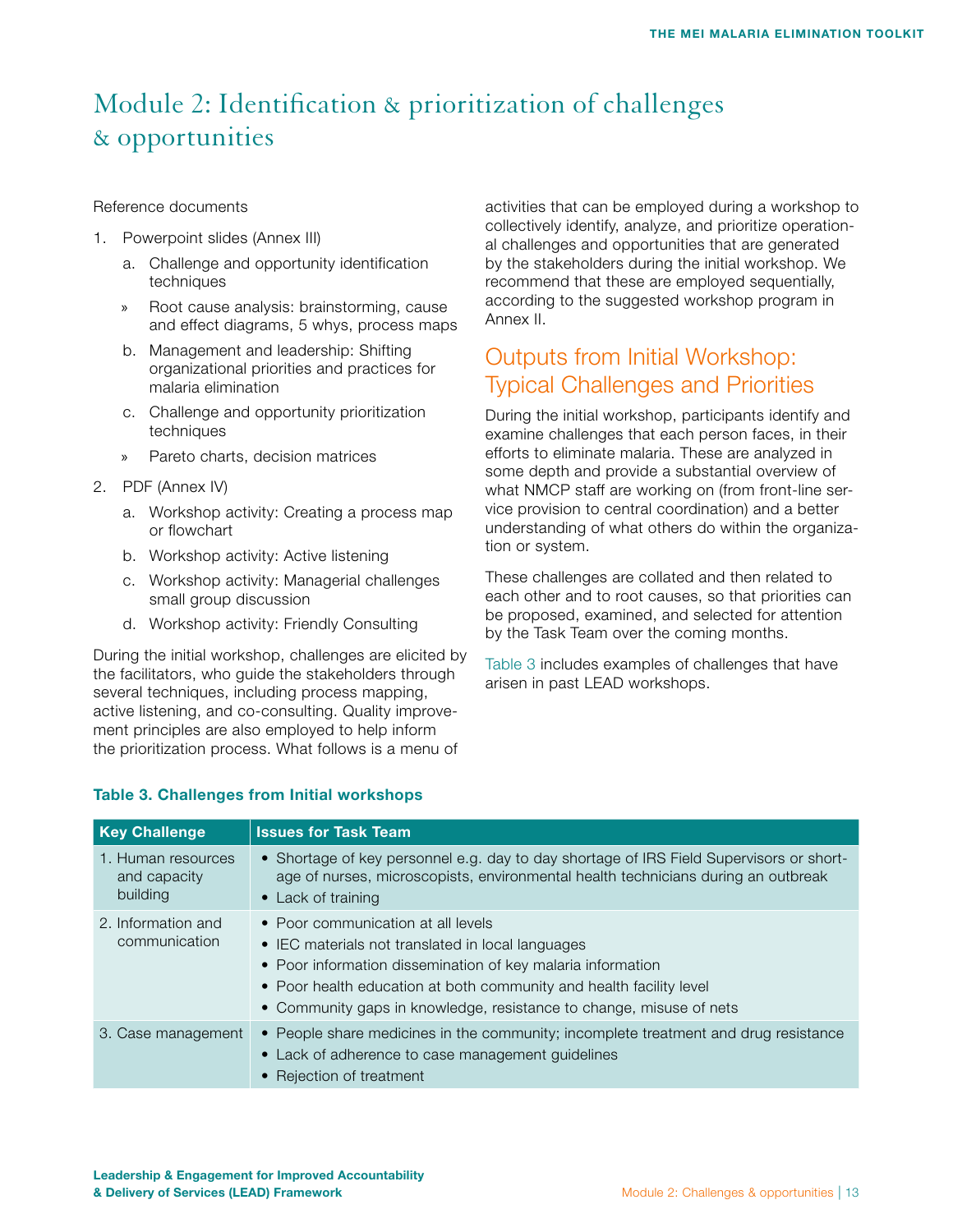| 4. Logistics and<br>supplies | • Unavailability of malaria medicines, RDT kits<br>• Lack and shortage of transport and fuel<br>• Long distances from communities to health facilities<br>• Shortage of mosquito nets<br>• Difficulties and inefficiencies in accessing supplies or procuring equipment and gear                                                                                                                                                                                                                                                                                                         |
|------------------------------|------------------------------------------------------------------------------------------------------------------------------------------------------------------------------------------------------------------------------------------------------------------------------------------------------------------------------------------------------------------------------------------------------------------------------------------------------------------------------------------------------------------------------------------------------------------------------------------|
| 5. Vector control            | • Refusal of spraying or locking of some houses/rooms<br>• Unsprayable structures in malaria hotspot areas<br>• Larviciding not being done regularly (e.g. twice weekly during malaria season)                                                                                                                                                                                                                                                                                                                                                                                           |
| 6. Surveillance              | • Late reporting and incomplete reports from facilities<br>• Lack of sharing of responsibility at primary health facilities<br>• Untimely or incomplete case investigation<br>• Insufficient, malfunctioning database system that negatively impacts reporting                                                                                                                                                                                                                                                                                                                           |
| 7. Management<br>issues      | • Lack of strong coordination with stakeholders<br>• Poor budget allocation<br>• Lack of program ownership<br>• Poor supervision<br>· Inter-provincial collaboration<br>• Need for improved teamwork<br>• Poor adherence to policies, protocols<br>• Internal, external communication<br>• Lack of recognition, motivation, and career development<br>• Lack of accountability, transparency, or role clarity<br>• Job insecurity<br>• Lack of training opportunities: repetition of same content or mode of delivery, no cer-<br>tification/accreditation, no training needs assessment |
| 8. Cross border<br>issues    | • No formal agreement with neighboring countries (i.e. hospital fees for foreigners)<br>• Lack of control on cross border transmission                                                                                                                                                                                                                                                                                                                                                                                                                                                   |
| 9. Community<br>engagement   | • Need for improved engagement of community in behavior change, vector control<br>activities<br>• Need to improve Village Health Worker retention and minimum qualifying age<br>• Incorporation of school health masters in the testing and treating of malaria<br>• Changing parent/guardian perceptions of malaria in children<br>• Late treatment seeking at health facilities, due to initial use of traditional and/or<br>faith healers                                                                                                                                             |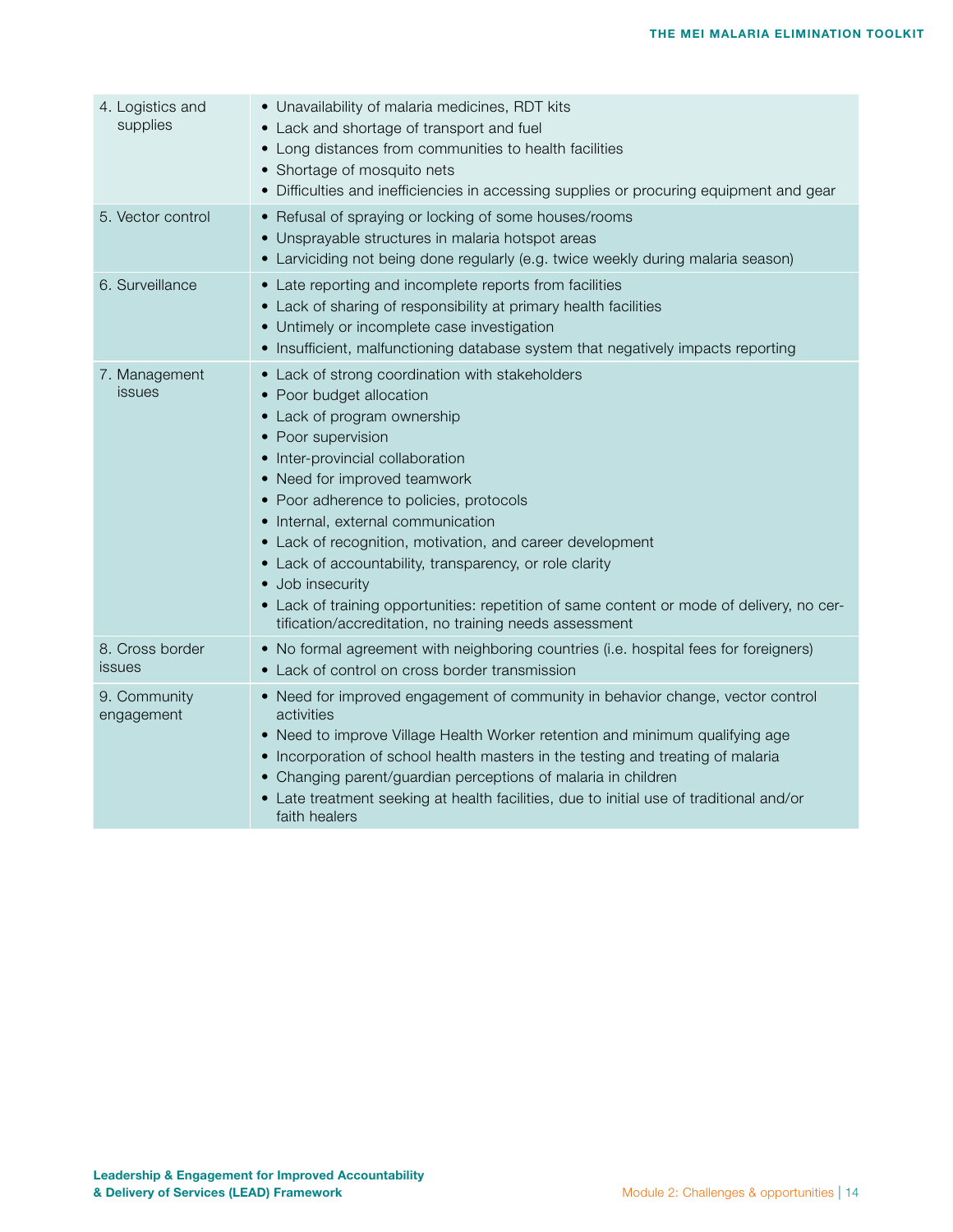# Module 3: Solution generation & challenge resolution through Task Teams

Reference documents

- 1. Powerpoint slides (Annex V)
	- a. Performance measurement
	- b. Plan-Do-Study-Act (PDSA) cycles
- 2. PDF (Annex VI)
	- a. Sample 1st Task Team Meeting program
	- b. Sample Action Plan

### Task Team

A primary outcome of the initial workshop is to prioritize the collective challenges and opportunities to be taken forward by a cross-disciplinary Task Team comprising a subset of the workshop participants. Change leadership facilitators and their local partners engage in a series of two-day follow-up visits with the Task Team to:

- 1. Facilitate discussion of and development of an action plan and assist with solution implementation;
- 2. Identify and support those with the responsibility and authority to address challenges and leverage opportunities;
- 3. Identify the talents and resources available;
- 4. Identify metrics to monitor progress towards outcomes/impacts. The OD consultants also offer one-on-one coaching to individual Task Team members, both in-situ and remotely.

Depending on the planning cycle and implementation period, a series of three to six Task Team

### Box 1. Function and Roles of the Task Team

### Function of the Task Team:

- Propose actions to address challenges and opportunities identified in the initial workshop
- Identify obstacles and enablers to the implementation of the action plans
- Monitor progress and provide feedback on the implementation of the actions
- Attend and actively participate in meetings and workshops

### Roles of Task Team members within the malaria program at the provincial /district/ health facility level can include:

- Medical Officer
- Nurse
- Epidemiology and Disease Control Officer
- Health Information Officer
- Pharmacy manager
- Accountant
- Health Promotion Officer
- Environmental Health Officer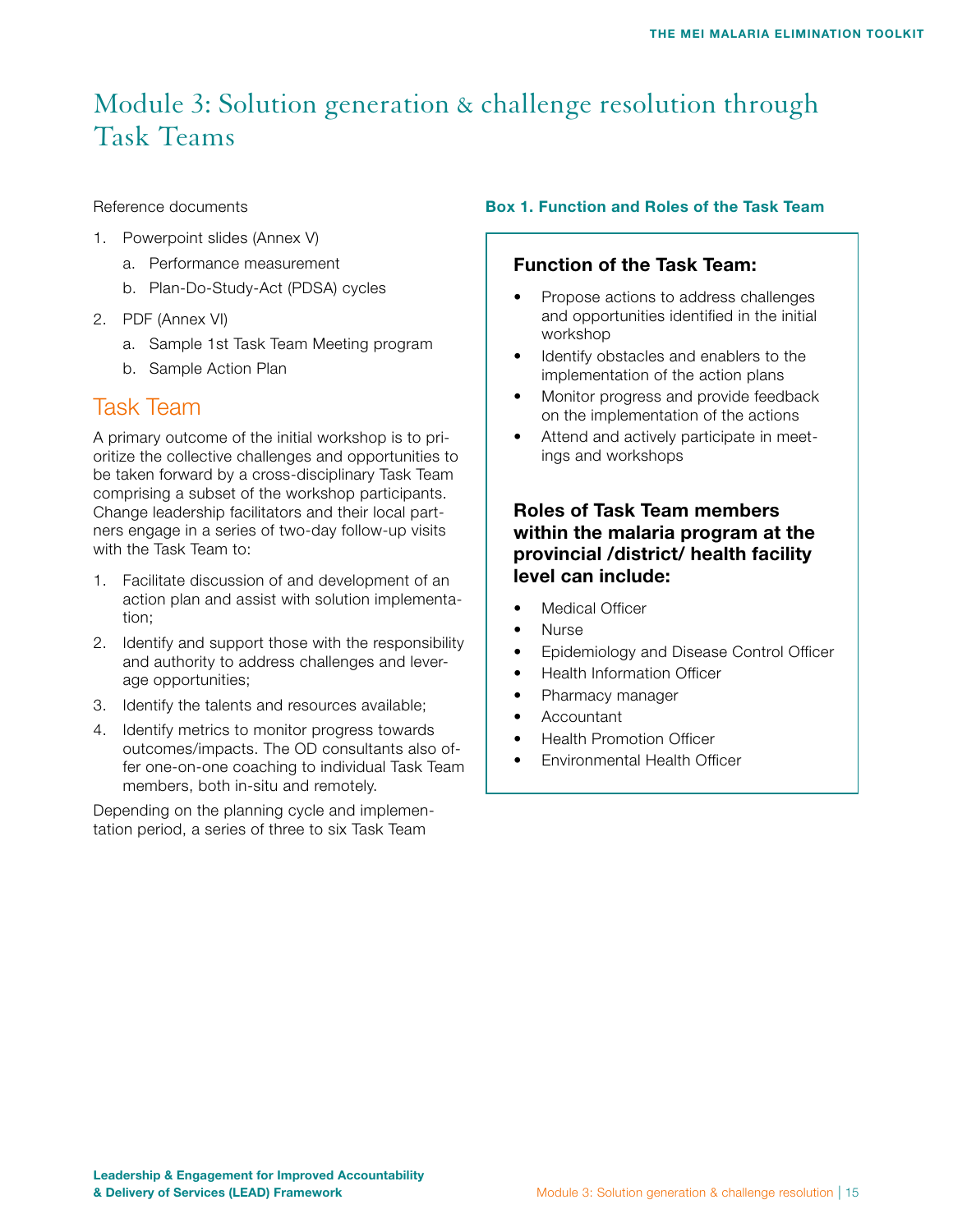Meetings can be scheduled.

The objectives of the 1st Task Team Meeting are the following:

- 1. Review and refine each of the main challenges from the initial workshop. Top priority challenges selected by the Task Team will be taken to the next stage.
- 2. Propose actions to address challenges, leverage opportunities, and assign tasks and responsibilities. Identify obstacles and enablers to the implementation of the action plan
- 3. Identify metrics (including NMCP indicators), set targets and gather baseline data. After the 1st Task Team meeting monitor progress and provide feedback on the implementation of the actions.

## Action Plan

The overall output from the 1st Task Team Meeting that will serve as the basis for subsequent meetings is the Action Plan.

Table 4 includes the major columns to be included in the Action Plan for each prioritized challenge.

These can be adapted accordingly to best fit the needs of the Task Team with the actual results completed at the conclusion of the cycle.

See Annex VIIc for a sample Action Plan.

### Interim Task Team Meetings

In recognition that situations are dynamic, new challenges can be added to the Action Plan as they arise, and subsequent Task Team Meetings are the opportunity to do this. While the objectives of subsequent Task Team Meetings share some of the objectives of the 1st Task Team Meeting, new objectives are underlined below. During these meetings additional columns can be added to the Action Plan as an update on the team's progress in implementing the proposed solutions.

The objectives for interim Task Team Meetings include:

- 1. Review and refine challenges and identify possible new challenges and opportunities
- 2. Propose actions to address challenges, leverage opportunities, and assign tasks and responsibilities. Identify obstacles and enablers to the implementation of the action plan
- 3. Refine metrics (including NMCP indicators), set targets and gather baseline data
- 4. Monitor progress and provide feedback on the implementation of the actions
- 5. Plan and map the way forward including measurement process

### Final Task Team Meeting

The final meeting provides the Task Team with the opportunity to review their progress over the implementation period, prepare to present this during a

### Table 4. Action Plan components

| Challenge | Suggested Solu-<br>tions & Actions | Related NSP<br>Indicator/ Frame-<br>work Indicator | TargetCurrent Year | <b>Baseline Data</b> | <b>Actual Result</b> | Data Source | <b>Frequency of Data</b><br>Collection | Responsible<br>Person(s) | <b>Progress</b> |
|-----------|------------------------------------|----------------------------------------------------|--------------------|----------------------|----------------------|-------------|----------------------------------------|--------------------------|-----------------|
|           |                                    |                                                    |                    |                      |                      |             |                                        |                          |                 |
|           |                                    |                                                    |                    |                      |                      |             |                                        |                          |                 |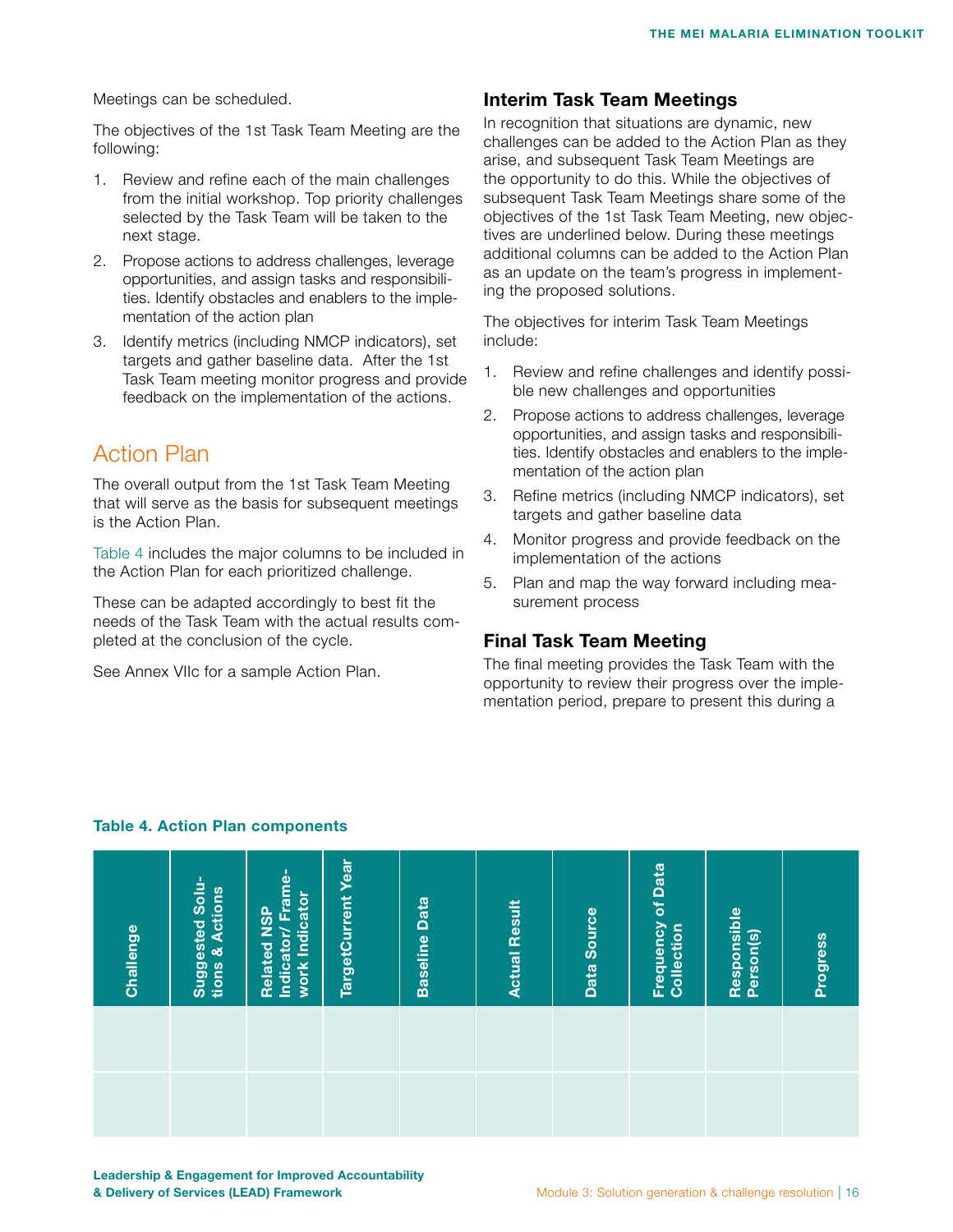Follow-up Workshop, generate ideas for sustaining the efforts, consider the possibility of continuing with the Task Team itself, and embed some of the practices (such as active listening, system in the room, and peer consulting) at district and facility levels. The timing of this final meeting can take place the day before the workshop in order to reduce the costs associated with convening, especially if a venue must be rented and arranged and lodging and transportation provided to participants. The purpose of the meeting is to update the Action Plan and to prepare a 1-hour presentation for the workshop. A representative from the Task Team can present for 30-40 minutes, after which workshop participants can engage in discussion for 15-20 minutes.

### Box 2. Guidelines for the Task Team in preparing their presentations for Follow-up Workshop

This is an illustrative example of one particular challenge that might arise and how it can be presented, reviewed, and assessed.

### Challenge 1: Lack of training, information in case management and surveillance

Background summary: number of facilities/staff

#### Indicator:

Proportion of patients with confirmed malaria who received appropriate anti-malaria treatment according to the national guideline

Baseline (Prior Year):

Target:

Actual Result:

Activities conducted/ interventions implemented: (elaborate in terms of numbers, e.g. number of support visits/facilities/staff supported, etc.

Key Achievements, Challenges, Gaps and Recommendations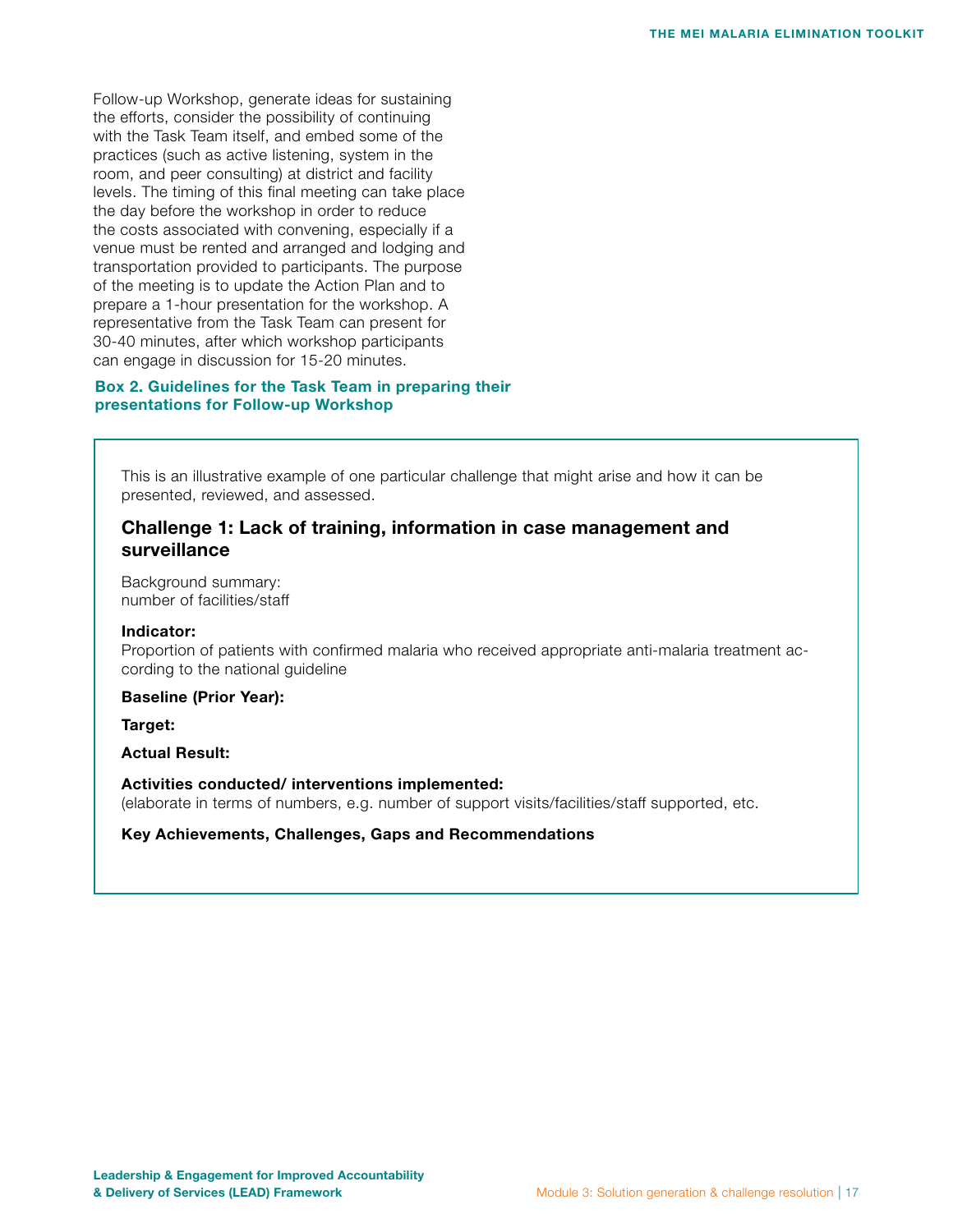# Module 4: Evaluation of solutions, stakeholder feedback, and sustaining progress

Reference documents

- 1. Powerpoint slides (Annex VII)
	- a. Monitoring and evaluation review and metric refinement
- 2. PDFs (Annex VIII)
	- a. Sample follow-up workshop program
	- b. Workshop activity: Small group discussion on next steps for each challenge
	- c. Evaluation tool: qualitative feedback on solution resolution
	- d. Evaluation tool: Participant satisfaction on the workshop and overall process

The purpose of the follow-up workshop is:

- 1. To report back and evaluate the impact of the LEAD Framework for the improvement of service delivery for malaria elimination
- 2. Identify new measures for continuous improvement
- 3. Provide the Task Team an opportunity to communicate progress to the larger group of stakeholders
- 4. Assess the impact and outcomes of the unique collaborative approach
- 5. Identify priorities for next steps in the project, or continuation of improvements after the end of the project
- 6. Determine how the LEAD Framework can be integrated into existing processes

The design of the follow-up workshop continues the participatory approach to the task of continuous improvement and adaptation of services that is established during the initial workshops. Day 1 aims to review the progress made by the Task Teams on implementing solutions to the prioritized managerial and supervisory challenges facing various parts of the NMCP.

A focus of Day 2 is to: 1) provide an opportunity for new members to join the Task Team or current members to drop out; 2) evaluate progress to date on the expected outcomes and impact of the project; and 3) describe plans for continuation and sustainability of the project.

An overall monitoring and evaluation review and examination of the indicators selected by the Task Team for each of the challenges can help to further refine metrics for challenges that will be carried forward in a subsequent cycle or periodically reviewed during the upcoming year (see Annex VII.)